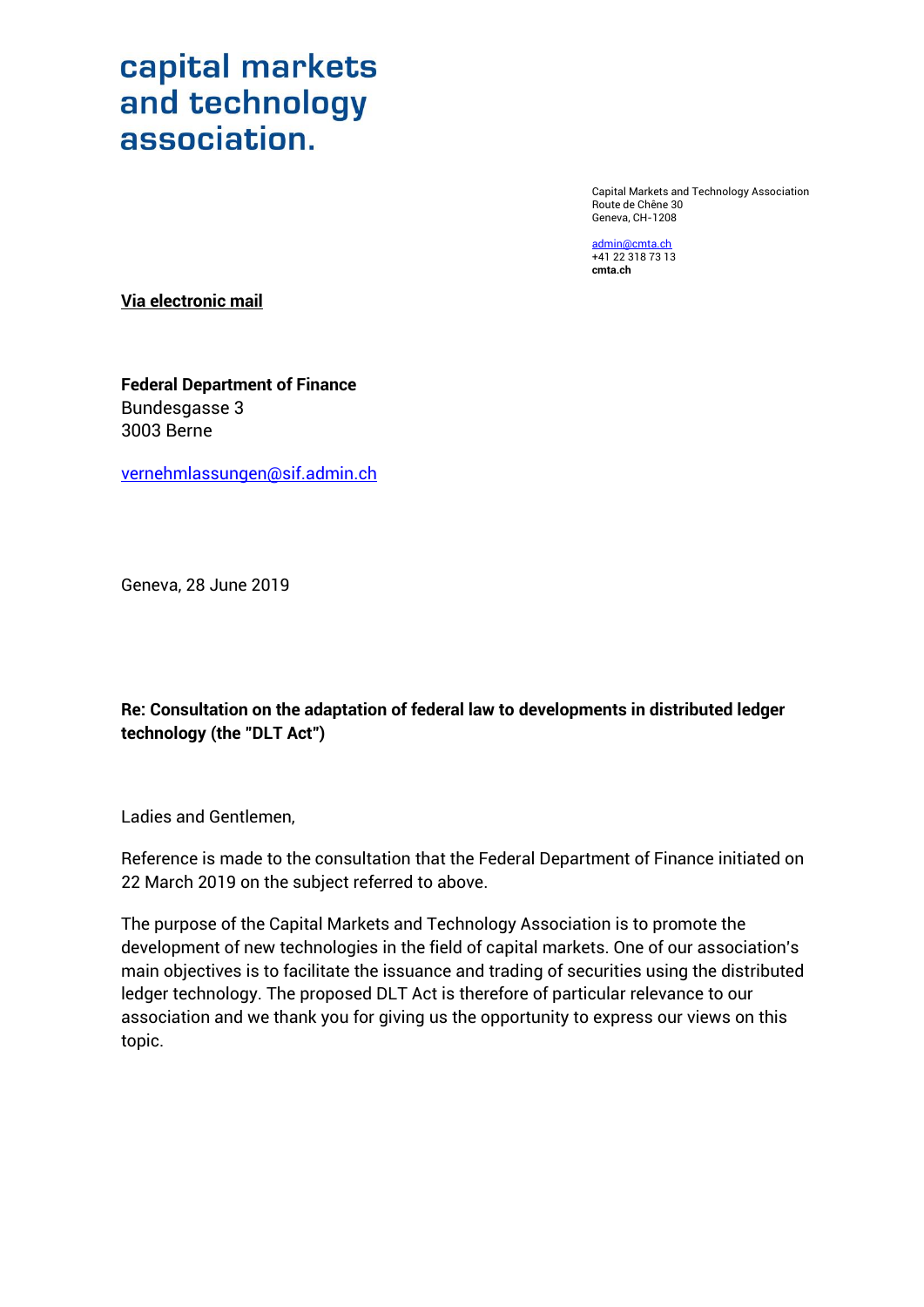### **1. Summary**

Our association generally welcomes the proposed amendments to Swiss law, which clarify the legal regime applicable to digital assets and the distributed ledger technology (or "**DLT**") in general and increases both the security of transactions and the predictability of Swiss legislation in this respect.

- **Our association generally welcomes the manner in which the proposed legislation contemplates treating digital assets as a matter of civil law**. In particular, it is in our view correct to address the situations in which securities are associated with digital tokens by reference to the rules applicable to certificated securities (*droit des papiers-valeurs / Wertpapierrecht*). Our comments on the civil law provisions of the proposed DLT Act relate to questions of detail, which are explained further in Section [2](#page-2-0) below.
- In our view, **the main flaw of the draft DLT Act relates to the proposed treatment of digital assets in the bankruptcy of custodians**. Under the draft DLT Act, holders of tokenized securities would only be allowed to claim ownership of their securities in the bankruptcy of a custodian if the relevant securities had at all times been recorded on an individual (i.e. segregated) distributed ledger address. Such a regime is inappropriate, as it denies an adequate level of protection to depositors when digital assets are held on a pooled (*i.e.* non-segregated) distributed ledger address of the custodian at any point in time, which will generally be the case in practice<sup>1</sup>. Also, the proposed regime, if implemented, would unduly worsen depositor protection<sup>2</sup>, risk putting an end to the development of the DLT in capital markets through unjustified capital adequacy requirements $^{\rm 3}$ , create security risks $^{\rm 4}$ and is generally based on misconceptions regarding how distributed ledgers function<sup>5</sup>.
- We welcome the creation of a new type of trading platform, but the provisions that relate to the **new DLT-based trading venue should be simplified** to avoid creating unmanageable complexity.

1

<sup>1</sup> See Section [3.5](#page-8-0) below.<br>2 See Section 3.2 below.

<sup>&</sup>lt;sup>2</sup> See Section [3.2](#page-6-0) below

<sup>3</sup> See Section [3.3](#page-6-1) below.

<sup>4</sup> See Section [3.4](#page-7-0) below.<br>5 See Section 3.6 below.

<sup>5</sup> See Section [3.6](#page-9-0) below.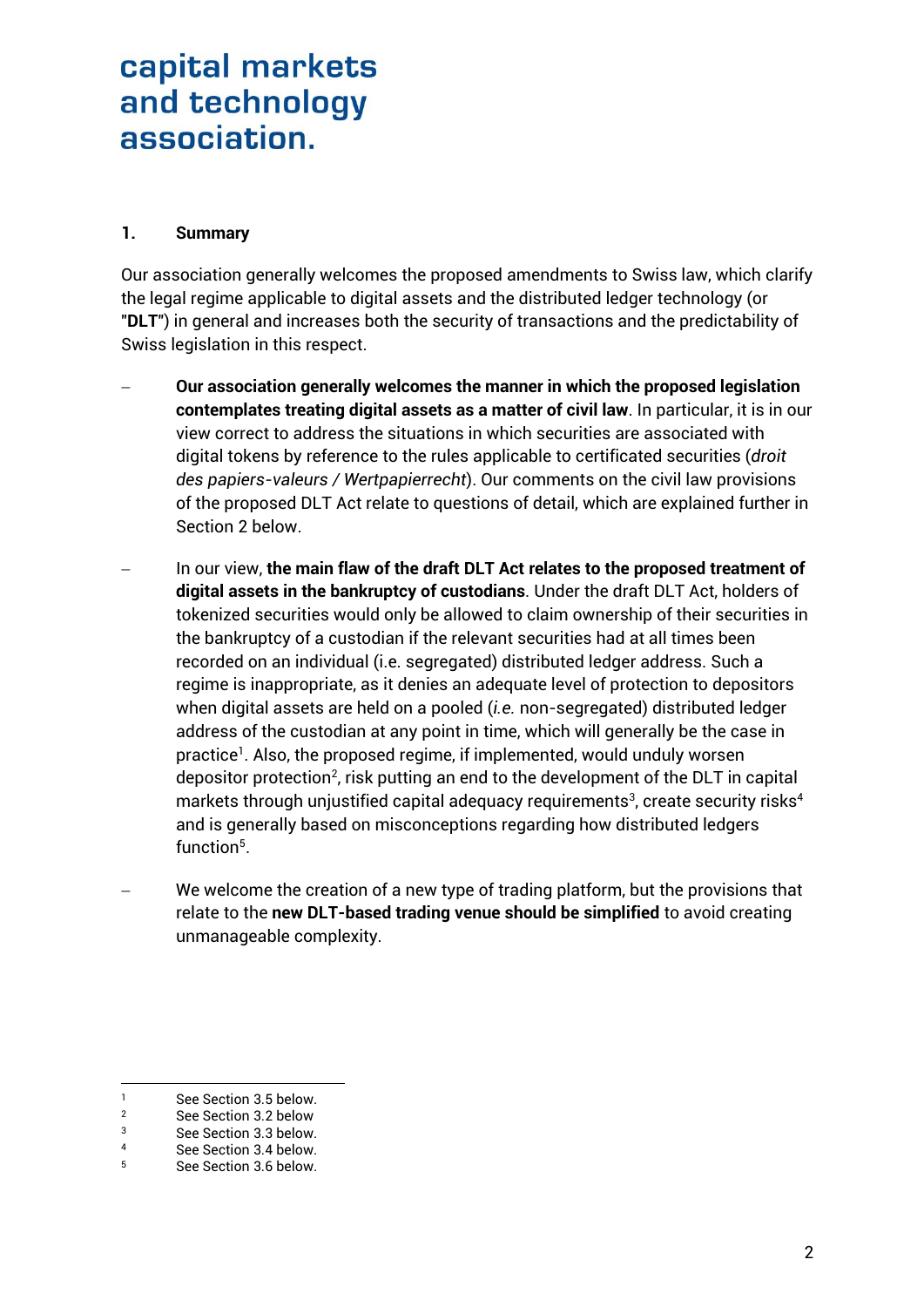Independently from the above, **the draft legislation fails to make certain adjustments that would be advisable in order to adequately protect investors and the Swiss financial markets as a whole**. Because they are bound to be traded on OTC markets (at least in the foreseeable future), tokenized securities will be out of the scope of some of the key regulations that apply to listed companies, such as the **rules on disclosure of large shareholdings or public takeovers**. Making it possible for issuers to voluntarily subject themselves to these rules (in the form of an **"opt in"**) would in our view be desirable. Such a regime would mirror the regime set forth in Article 125 paras. 3 and 4 of the Financial Market Infrastructure Act, which makes it possible for issuers to "opt out" of the Swiss mandatory offer regime under certain circumstances. Our association would also welcome changes to the Swiss **anti-money laundering framework**, in particular with respect to the online identification of clients.

### <span id="page-2-0"></span>**2. Comments on the proposed civil law regime**

As mentioned above, we generally agree with the manner in which the draft legislation contemplates addressing the tokenization of securities from a civil law perspective. Tokens are the modern-day equivalent of physical certificates, which were used before the digital age to evidence the ownership of securities. Like such certificates, tokens indivisibly associate a right with an object. In the case of tokens, that object is an entry in an electronic decentralised ledger rather than a piece of paper. We note that the regime contemplated in the draft amendments to the Swiss Code of Obligations ("**SCO**") is based on principles that are similar to those outlined in the "blueprint for the tokenization of shares" that our association published in October 2018.

With respect to the specific changes contemplated in the SCO, we would note the following:

 **Proposed new Article 622 para. 1 SCO**. The draft legislation provides that shares of Swiss corporations are in principle issued in certificated form, and that the articles of association of the company can contemplate an issuance in uncertificated form (*i.e.* in the form of uncertificated or tokenized securities) or in the form of intermediated securities.

This regime contradicts Article 973*c* SCO. This provision makes it possible to issue uncertificated securities not only if the articles of association of the issuer contemplate such a regime, but also if the terms of the issue so permit or with the consent of the holders. To be consistent, Article 622 para. 1 SCO should contemplate the same exceptions to the principle according to which shares must, by default, be issued in certificated form.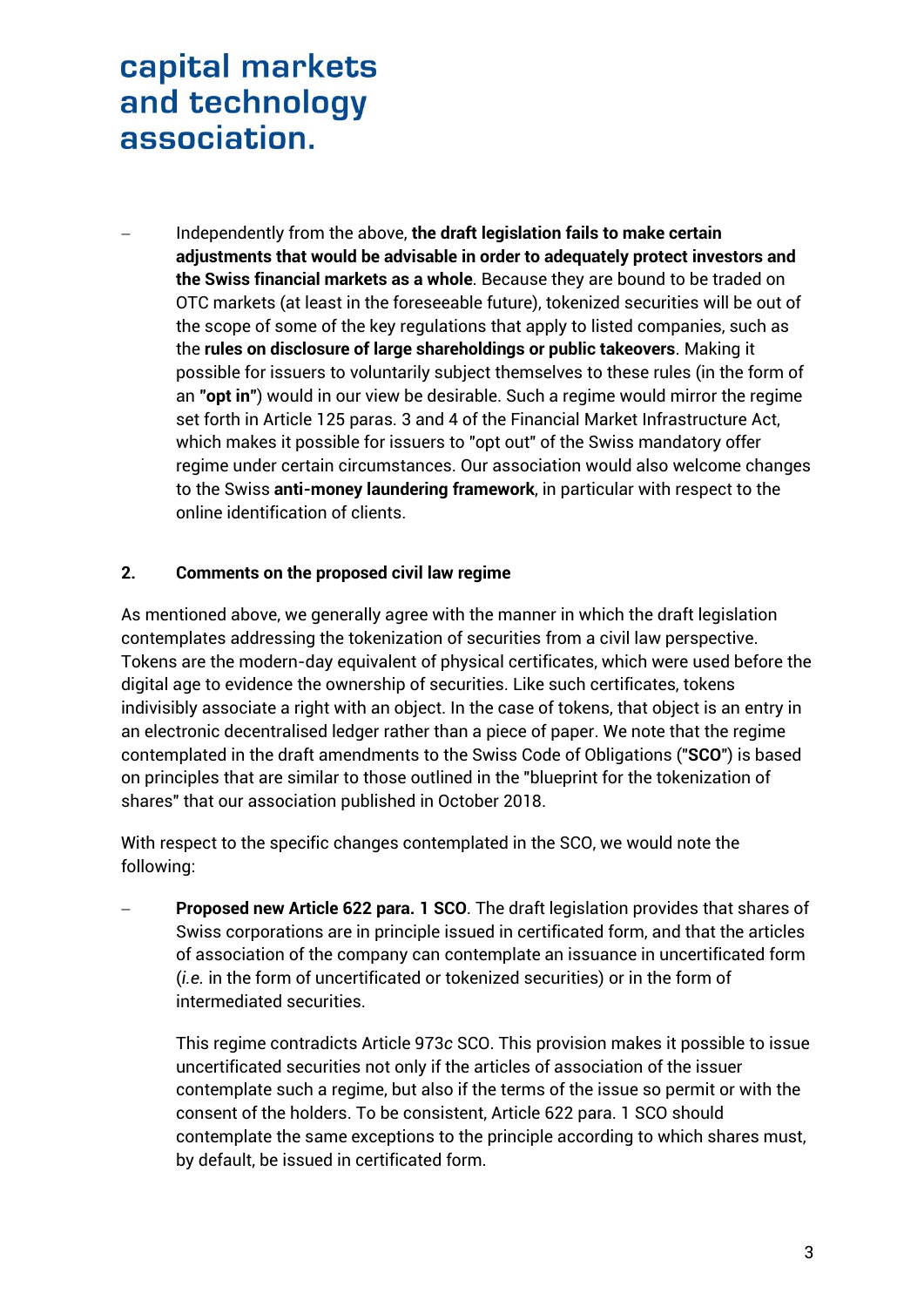**Proposed new Article 973***d* **SCO**. The second paragraph of this provision defines the conditions that a distributed ledger must satisfy to be capable of supporting tokenized securities under the new law. The third paragraph gives authority to the Federal Council to impose minimum requirements for the use of particular distributed ledgers.

Giving a governmental authority the power to determine the circumstances pursuant to which a particular distributed ledger can be used for the tokenization of securities is in our view inappropriate. Whether a distributed ledger can responsibly be used for tokenization purposes is ultimately a technical matter and the responsibility of the governing bodies of the entities who choose to tokenize securities. In this respect, the aim of governing bodies should be to increase legal certainty and ensure technology-neutral regulation $^6$ . Giving authority to a governmental authority in this respect is likely to be detrimental for two reasons.

First, a governmental authority will likely be at pains to follow technological developments in a timely manner, especially in a fast-moving technological area such as the DLT. There is a risk that issuers could be prevented from using useful new technologies, not because the relevant technologies are inadequate, but only because the authorities have been unable to keep track of the latest technological developments in a timely manner.

Second, a governmental authority's intervention creates the risk of political interference in what should be a purely technical debate.

In our view, paragraph 3 of the proposed Article 973*d* SCO should be removed altogether. The choice of technically adequate distributed ledgers should be the responsibility of the issuers, and the consequences of choosing a defective technology should be a matter of liability for the responsible persons within the relevant organizations. In other words, in the interest of the security of transactions and of the regular functioning of the financial markets, the consequences of creating tokenized securities on distributed ledgers that fail to satisfy the requirements of Article 973*d* para. 2 SCO should be to engage the personal liability of the persons responsible for making the decision, rather than make the transactions carried out on the relevant tokenized securities invalid.

1

<sup>6</sup> As FINMA noted itself at the time of the release of its guidelines on ICOs, *"Swiss legislation on financial markets is principle-based; one such principle is technology neutrality*" (https://www.finma.ch/en/news/2017/09/20170929-mm-ico/).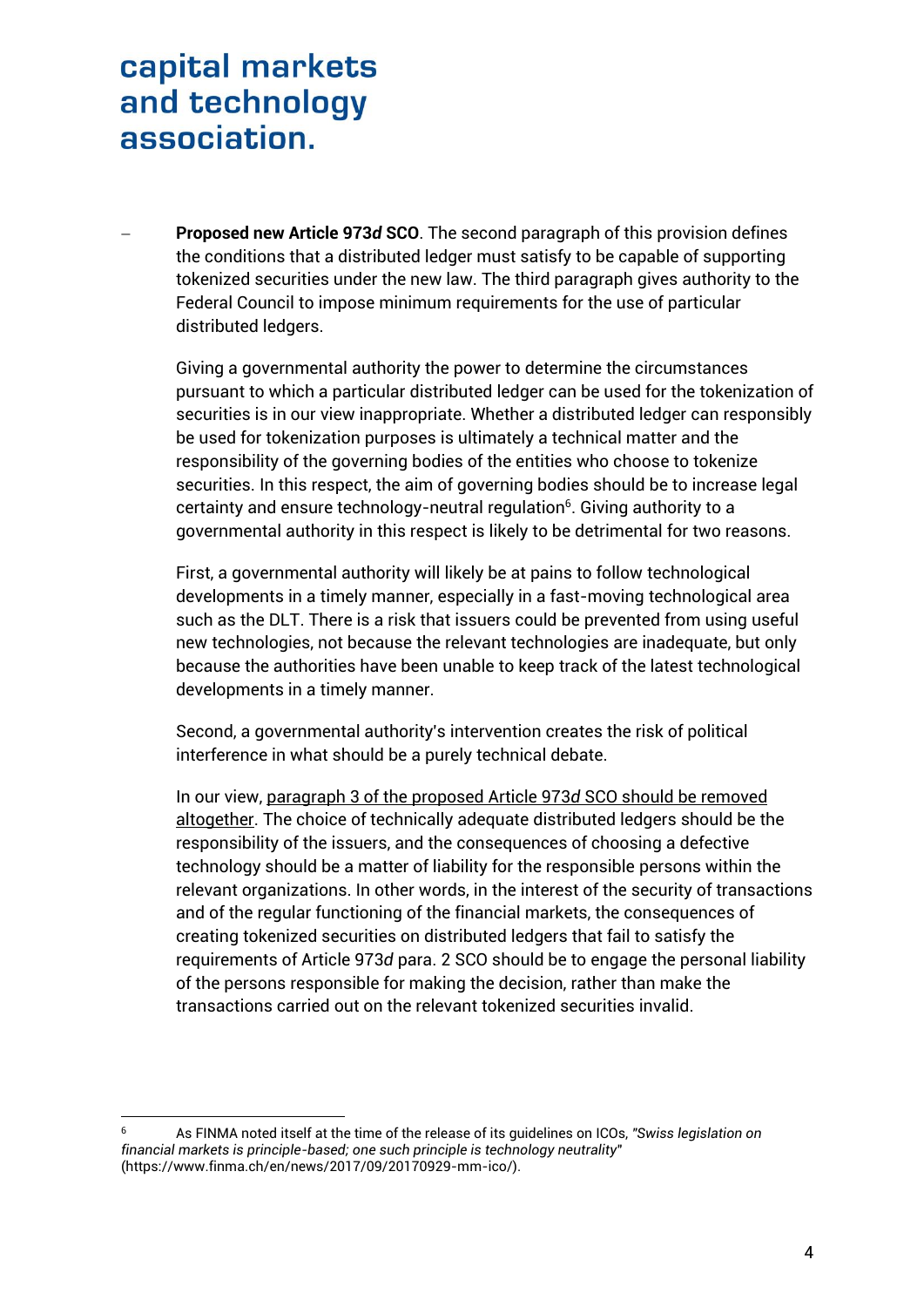-

- **Proposed new Article 973***e* **SCO**. Paragraph 6 of this provision provides that, if the rights of a good faith acquirer of certificated securities conflict with those of a good faith acquirer of tokenised securities, the rights of the owner of the certificated securities should prevail. There is no rationale for such a preference. In case of such conflict, the preference should be given to the person who acquired the relevant securities first. As the Federal Department of Finance points out in its  $\epsilon$ report<sup>7</sup>, securities will often be issued in certificated form before they are tokenized. In practice, the holder of certificated securities should thus generally have preference over the holder of tokenized securities. However, it is also conceivable that a company issues certificates for securities that it had already tokenized previously. In such a case, there is no reason not to protect the rights of the tokenized securities' owners.
- **Proposed new Article 973***h* **SCO.** The second paragraph of this provision makes any issuer of tokenized securities liable for the prejudice that may result from a malfunctioning of the distributed ledger or smart contract used for the tokenization process "*unless* [the issuer] *demonstrates that it acted with an appropriate level of diligence*". This requirement is excessively vague. As currently drafted, the provision could be construed as making issuers liable for technical issues that are ultimately beyond their control. This could have an inhibiting effect on issuers, and needlessly divert them from carrying out economically meaningful and desirable tokenization transactions. To avoid such an outcome, it should be clarified that the issuer of tokenized securities will not be deemed to have acted negligently (and will consequently not be held liable) if the distributed ledger and the smart contract used for the tokenization process are consistent with recognized market standards<sup>8</sup>. This "safe harbour" provision should be drafted broadly enough to make it possible for the relevant "recognized market standards" to be developed by either governmental authorities or non-governmental organizations.

<sup>7</sup> Federal Department of Finance, "*Loi fédérale sur l'adaptation du droit fédéral aux développements de la technologie des registres électroniques distribués – Rapport explicatif relatif au projet mis en consultation*", Berne, 22 March 2019 ("**Explanatory report**"), page 34.

<sup>8</sup> "*.. à moins qu'il ne prouve qu'il a agi* avec *toute la diligence requise ou conformément à des standards reconnus*" / *"… sofern er nicht nachweist, dass er mit der erforderlichen Sorgfalt gehandelt oder die anerkannten Standards eingehalten hat"*.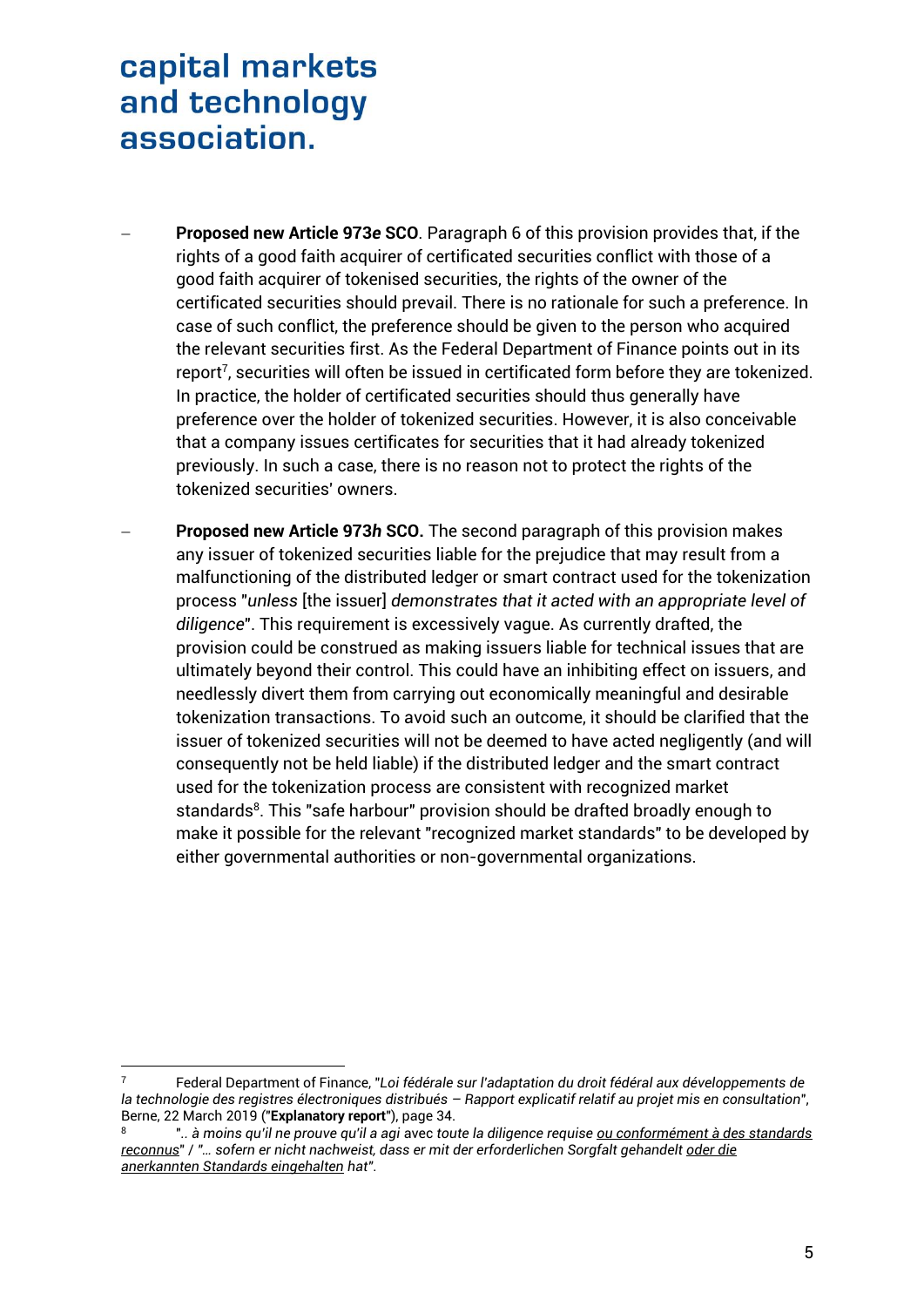### **3. Comments on the proposed amendments to bankruptcy laws**

As mentioned above, the most significant defect of the proposed new legislation relates to the manner in which it contemplates treating digital assets in the bankruptcy of custodians. The issues raised by the proposed legislation are in essence the following.

### **3.1 Solution proposed by the draft DLT Act**

The bankruptcy of a custodian is a significant risk for depositors. To protect depositors, Swiss law contains mechanisms to ensure that deposited assets:

- do not fall into the bankruptcy estate of the custodian at all, as provided *e.g.* by Articles 16 and 37*d* of the Federal Act on Banks and Savings Institutions (the "**Banking Act**");
- can be retrieved from the bankruptcy estate of the custodian, as provided *e.g.* by Article 242*a* of the Federal Act on Debt Collection Proceedings and Bankruptcy (the "**Bankruptcy Act**").

The level of protection afforded by law depends on the legal nature of the deposited assets. Depositors of movable objects and securities generally benefit from the full protection afforded by law, while cash depositors are generally treated as creditors of the bankrupt custodian.

The draft DLT Act however contemplates a different mechanism. The proposed new Article 242*a* of the Bankruptcy Act and the amendments to Articles 16 and 37*d* of the Banking Act do not provide that digital assets can be segregated and/or recovered from the bankruptcy estate of a custodian under all circumstances. Rather, such a right is only contemplated under the condition that the relevant digital assets can "*be allocated to the relevant third party at all times in the* [distributed] *ledger*", *i.e.* are not pooled with digital assets belonging to other clients or to the custodian itself.

As is clear from the German version of the draft DLT Act, the amended Articles 16 and 37*d*  of the Banking Act would apply to *all* digital assets (referred to as "*kryptobasierter*  Vermögenswerte"), including digital assets that represent securities<sup>9</sup>. Although it uses slightly different language, Article 242*a* of the Bankruptcy Act should have a similar scope<sup>10</sup>.

<sup>1</sup> <sup>9</sup> Explanatory report (German version), p. 16: "*Kryptobasierte Vermögenswerte – worunter einerseits kryptobasierte Zahlungsmittel (oder. Zahlungs-Token) und andererseits die neu geschaffenen DLT-Wertrechte zu verstehen sind*". The French version of the report is somewhat ambiguous.

See Section [3.7](#page-10-0) in this respect.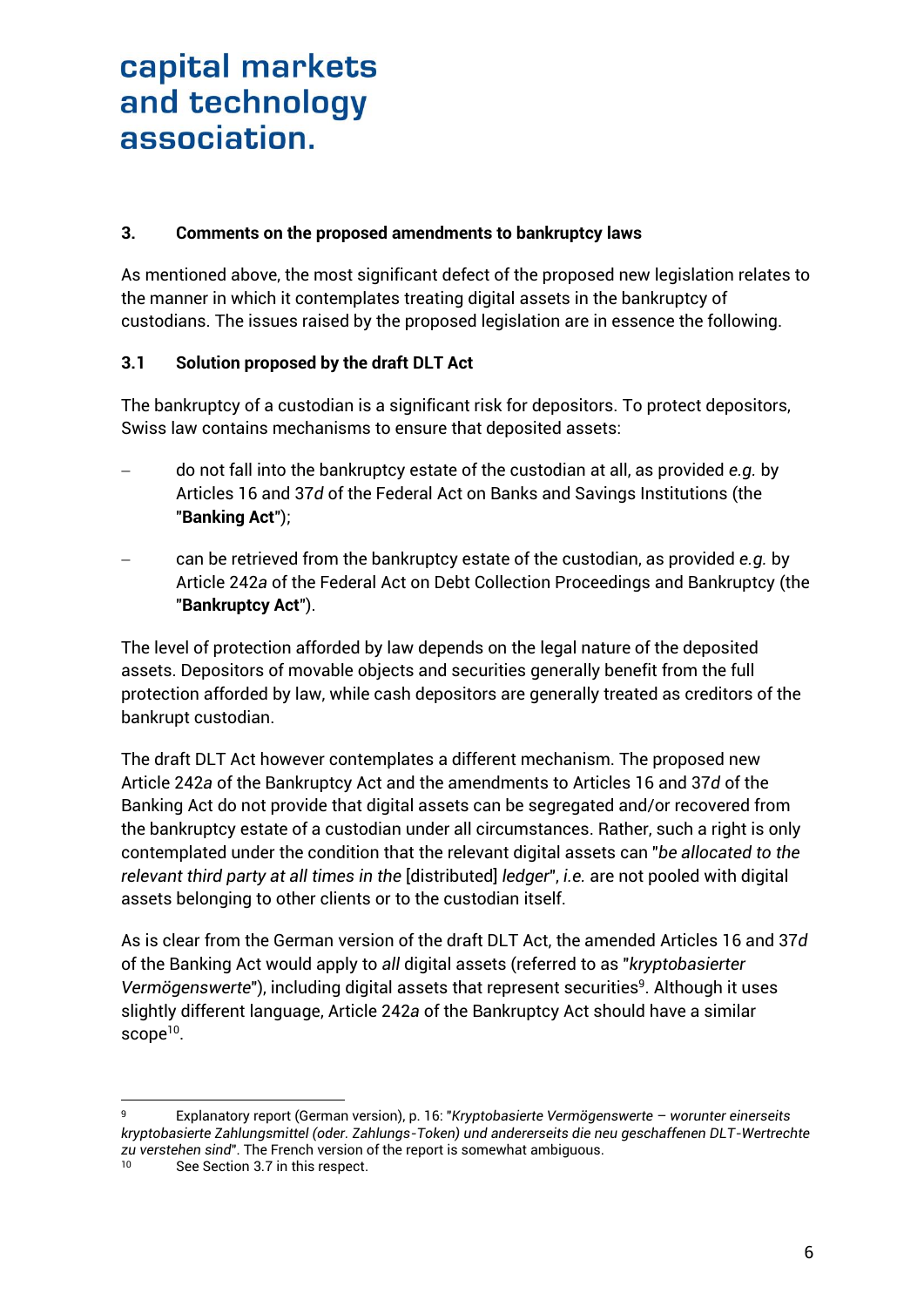As will be further explained below, this approach has no justification from a depositor protection point of view, creates security risks and operational difficulties, and is generally based on a misconception of the distributed ledger technology.

### <span id="page-6-0"></span>**3.2 The proposal would worsen depositor protection in bankruptcy**

It is hard to see what policy argument could be used to *lower* the protection afforded to depositors compared to the current regime. Yet this is what the proposed modifications of bankruptcy laws would do.

Today, all securities are segregated from the bankruptcy estate of banks and securities dealers. The fact that those securities are represented by individual or global certificates, are intermediated securities or are tokenized is irrelevant. Such an approach achieves a good level of protection and is easily understood by depositors. If the deposited assets are securities (*e.g.* shares of a listed company), then they are segregated in the event of bankruptcy.

The proposed new provisions would change this and tie the treatment of securities in bankruptcy to the way a specific technology is used to keep them in custody. Under the proposal, there would therefore be securities that are not segregated in the event of bankruptcy of custodians. This would significantly worsen the position of depositors while at the same time making it much harder for them to understand the risks they are exposed to. Depositors would indeed need to ask their custodians about their custody model and obtain assurances that the relevant digital assets can be allocated to them "*at all times*" in the relevant distributed ledger.

The current approach of the Swiss legislation, which sees all securities deposited with professional custodians segregated in the event of bankruptcy, is predictable and offers a good level of protection to depositors. There is no reason whatsoever to depart from this regime to offer a lower protection for depositors.

### <span id="page-6-1"></span>**3.3 Moving securities on-balance sheet is the end of the DLT in financial markets**

For digital assets to be viable in the long run, they need to be marketable to a broad base of investors, including those that are not particularly tech-savvy and institutional investors such as pension funds and insurance companies. Although it would be possible for these investors to maintain their own custody solution for the digital assets they hold, they are unlikely to do so. For institutional investors, dealing with a professional, reputable custodian is both a risk mitigation measure and a way to remain focused on the actual investment decisions. The proposed DLT Act is, in this respect, a direct threat to the future of the DLT in financial markets.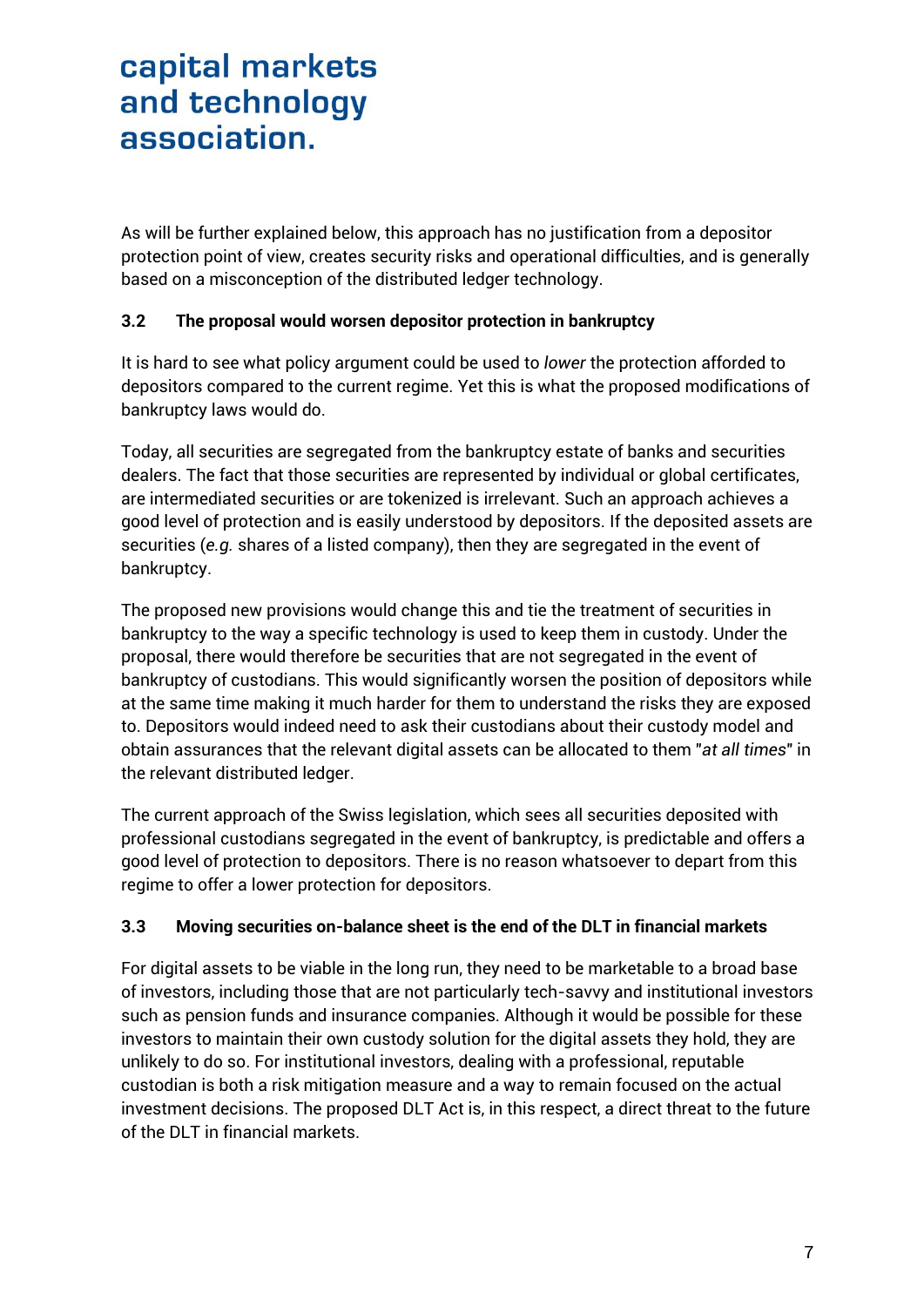The proposed revised Articles 16 and 37*d* of the Banking Act would indeed lead digital assets not held on individual addresses (including tokenized securities held for the account of clients) to be on-balance sheet assets for the banks that hold them. The onbalance sheet treatment will in turn trigger capital adequacy requirements for the banks holding the digital assets.

If these changes to the Banking Act were implemented, they would dramatically increase the costs of offering services in the area of digital assets. Banks are unlikely to take the trouble of setting up new services in the DLT area only to be imposed punishing capital adequacy measures that do not exist for non-tokenized assets. For reference, capital adequacy requirements already in place for cryptocurrencies impose a flat 800% risk weight of cryptocurrencies held by banks and they have already proved to limit investments from banks in the DLT. Having similar requirements for all digital assets would be disastrous.

If the revised Articles 16 and 37*d* Banking Act are adopted, we consider that the base scenario will be one where banks simply refrain from providing DLT-related services. Without banks to serve as a conduit for institutional investors and private investors that are not particularly tech-savvy, digital assets are unlikely to be adopted by a base of institutional investors large enough to serve as a new way to fund start-ups and SMEs. Such an outcome would be the exact opposite of the stated aim of the DLT Act.

### <span id="page-7-0"></span>**3.4 Pushing custodians towards individual addresses creates significant security risks**

There are several ways to structure the custody of digital assets. To simplify, these can be summarized as follows:

- (1) The custodian generates public / private distributed ledger key pairs for each client (or account) holding digital assets. The custodian retains sole control of the private  $key<sup>11</sup>$ , but to each distributed ledger address<sup>12</sup> (an "individual address") correspond digital assets of a single client.
- (2) The custodian generates public / private distributed ledger key pairs with which digital assets belonging to several clients are associated. Here as well, the custodian retains sole control of the private key, but the digital assets of several clients may correspond to the same distributed ledger address (a "pooled address").

 $11$ Although other forms of custody involving joint control with clients exist, they are less practicable due to the operational complexity they entail.

<sup>12</sup> Itself a hash of the public key.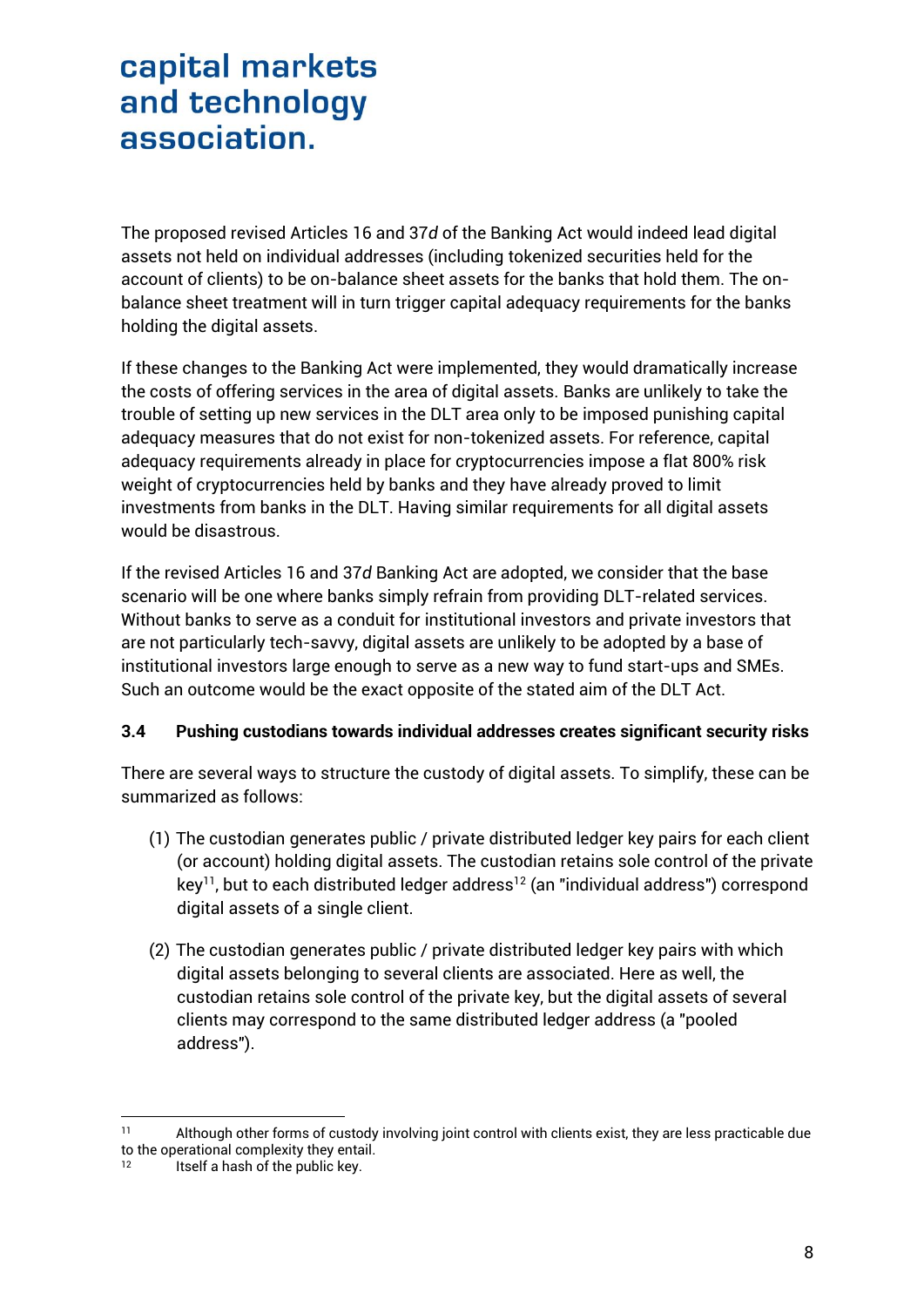Any operation involving the use of a private key is sensitive, as it may expose the private key to third parties with malicious intent. For this reason, it is generally safer to store the private keys in "cold storage" conditions. Cold storage implies that the private keys are stored on devices not connected to the Internet (and in some cases on devices which have never been connected to the Internet). Cold storage is safer, as the risk of intrusion and viruses is significantly lower. It comes at a cost, though: in practice, performing operations using private keys stored in such conditions takes considerable time (*e.g.* up to 48 hours).

At the other end of the spectrum, private keys can be recorded on "hot wallets", *i.e.* software or devices used to perform operations involving public / private key pairs that are (or are installed on devices) connected to the Internet. Although they are less safe, these public / private key pairs can be used at shorter notice.

To manage their clients' needs for swift execution and safety, custodians tend to leave a portion of the digital assets held in custody in hot wallets with the rest in cold storage. Forcing custodians to adopt individual addresses would prevent them from adopting these vital security measures. Unless a specific client holds a significant quantity of the same digital assets, it is not practicable to keep a part of a single client's assets in a dedicated cold storage address. Custodians would therefore store a significant amount (and potentially the vast majority) of digital assets they hold for clients on hot wallets, thus creating higher security risks.

Furthermore, managing a large number of addresses is not trivial. Public / private key pairs are not similar to ISIN numbers that are requested from a central authority. They are generated – or, perhaps more precisely they are *discovered* – through the use of a "seed" phrase. The seed is a hash of a text input (e.g. "Hello world"). There is a single public / private key pair corresponding to this input, and it can be found by any person who knows of and uses the seed phrase. Generating seed phrases is therefore critical to ensure that private keys are not compromised. The more public / private key pairs are generated, the more a pattern may start to emerge in seed generation, thereby increasing operational risks. Such a pattern may indeed lead third party with malicious intents to predict the seeds used by a custodian, and thus to discover the public / key pairs of such custodian, which would result in the loss or theft of the relevant digital assets.

### <span id="page-8-0"></span>**3.5 Pooling digital assets is often an operational necessity**

As a practical matter, settling all transactions in digital assets "on-chain", i.e. in a manner that is clearly visible on the distributed ledger, is often not possible or desirable. For example, no distributed ledger natively offers delivery-versus-payment (DvP). To achieve DvP in digital assets transactions, some form of pooling is therefore necessary. This is especially true when the transaction is performed on a trading platform, as the parties do not know each other.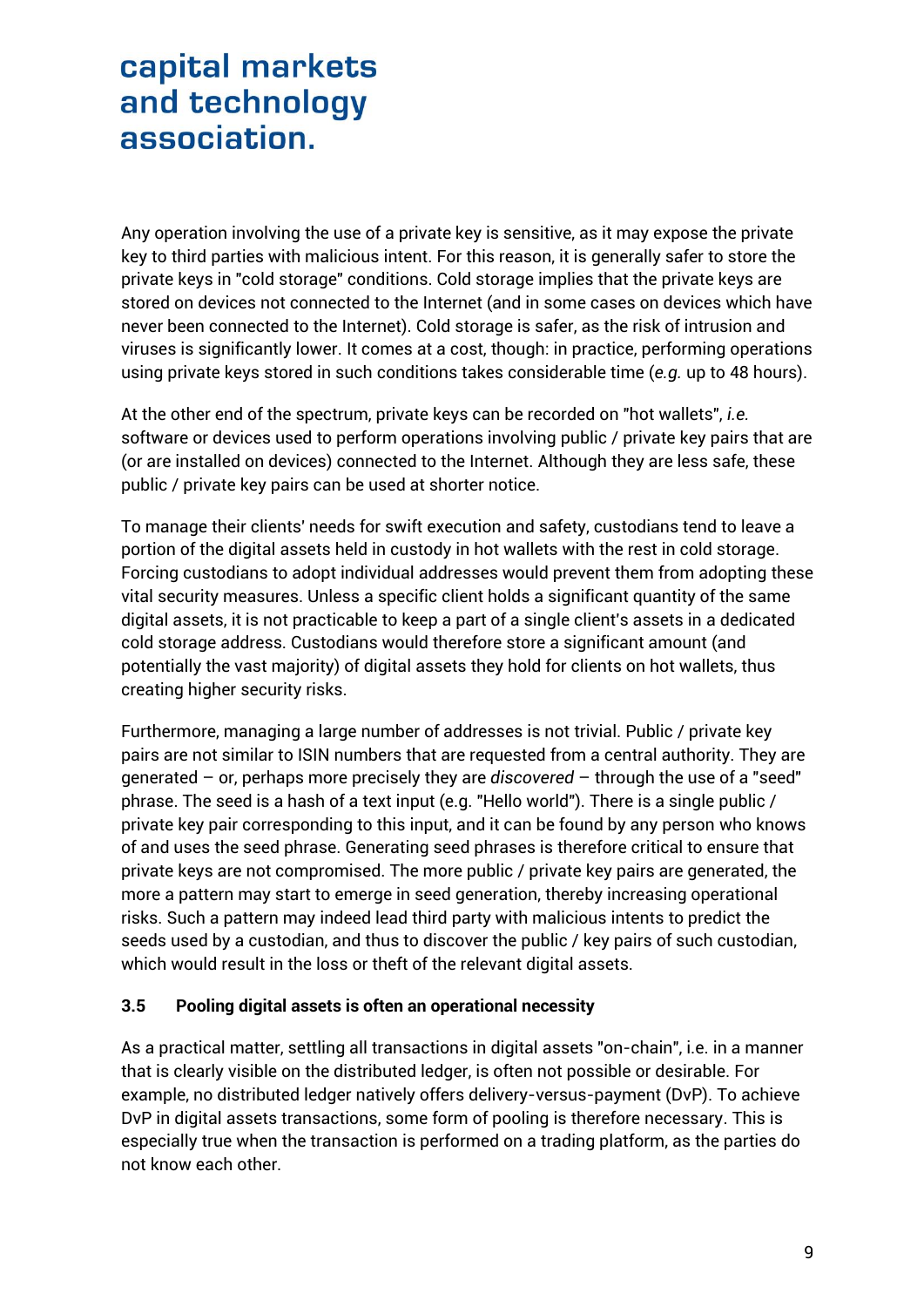It would also be highly inefficient to perform "on-chain" transfers for trades entered into between two clients of the same company. This would generate fees (on public distributed ledgers such as Ethereum, all transactions are subject to fees) and may also take considerable time if the digital assets are stored in cold storage conditions. Further, the settlement of all trades on-chain would clog the network of the most popular DLTs, such as Ethereum, as those are already facing scalability issues and would not be able to handle the uptick in transaction volume.

Under such circumstances, denying the legitimate acquirer of the relevant securities any segregation and recovery right because the digital assets were not recorded on individual addresses would be unjustified and unduly harsh. For "traditional" (intermediated) securities, the (internal) record of a transaction on the securities account of the acquirer suffices to entitle the acquirer to a segregation and recovery of the relevant asset in the custodian's bankruptcy. There is no reason to treat DLT-based securities any differently.

### <span id="page-9-0"></span>**3.6 The idea that individual addresses ensure a better publicity is irrelevant and based on a misconception**

Changes to the Banking Act proposed in the draft DLT Act seem to be based on the assumptions that individual addresses (i) allow the identification of depositors based on the distributed ledger and (ii) ensure some level of publicity regarding the fact that the digital assets belong to a client, and are not held for own account by the relevant custodian.

 First, the distributed ledger itself will almost always be insufficient to identify to whom the digital assets belong, even if individual addresses are used. The basic idea behind distributed ledgers using private / public key cryptography is that transactions are validated if the transaction message that relates to them has been generated using a valid private / public key pair. The identity of the holder of the private key does not need to be recorded in the distributed ledger and is irrelevant to validate transactions, which also explains why keeping private keys safe is so critical. The same is true for the identity of the client of the private key holder: it plays no role in the transaction validation process and will almost never be recorded on the distributed ledger.

For these reasons, a combination of the distributed ledger and of the internal records of the relevant custodian will be necessary to identify the client to whom the digital assets belong. The added protection afforded by using individual addresses thus seems very low. In any event, it does not justify the significant worsening of the depositor protection that a differentiation between the custody models of digital assets would create. It also bears mentioning that using internal records of custodians to identify their clients' holdings is the default model for the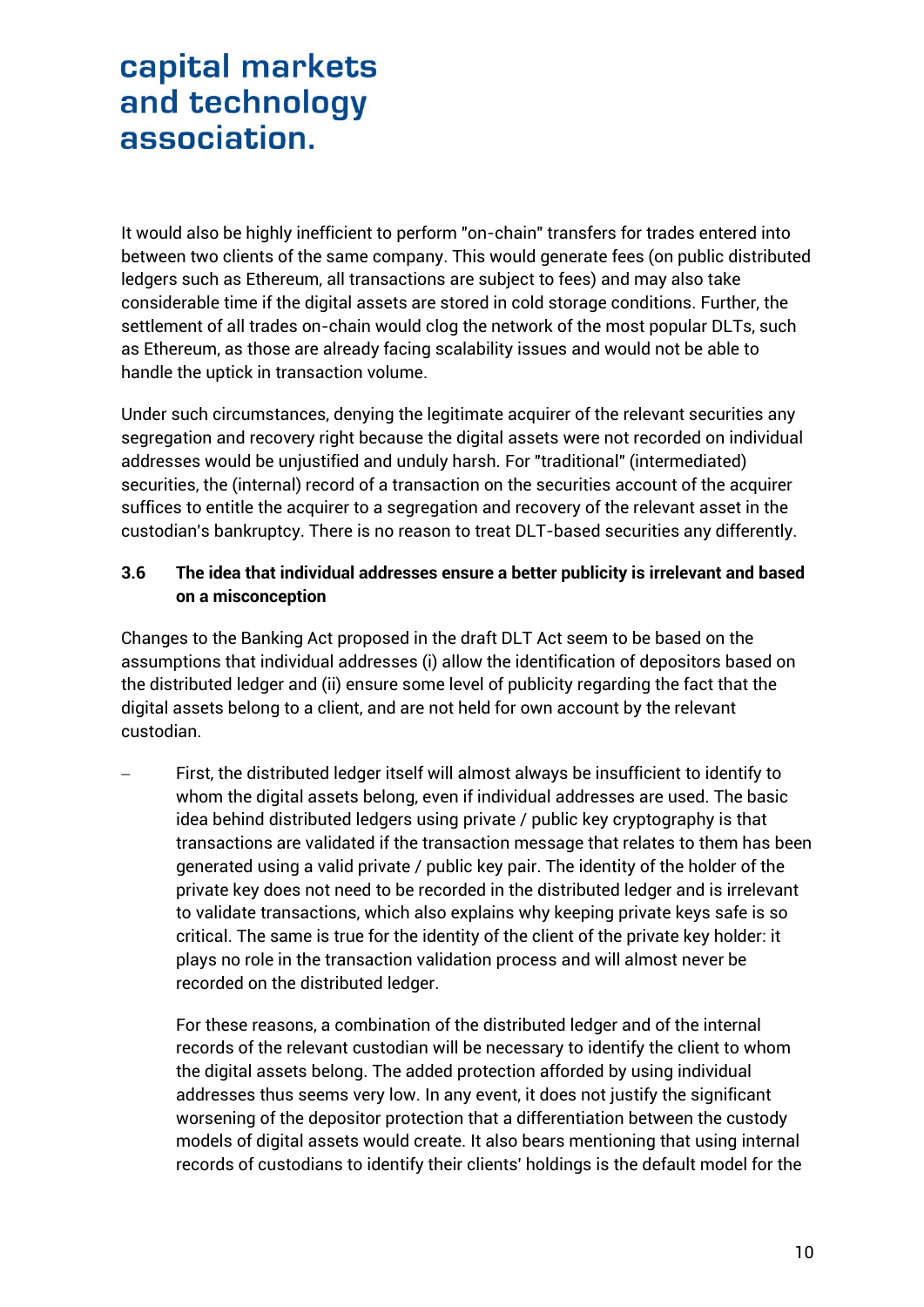custody of (not DLT-based) securities. For example, pursuant to Article 17 of the Federal Act on Intermediated Securities, the liquidator of a bankrupt custodian must exclude from the custodian's estate all intermediated securities recorded on the securities account maintained (internally) by the custodian.

- Second, the idea that individual addresses ensure some level of publicity is based on a misconception and the draft DLT Act appears to conflate distributed ledgers and *public blockchains*, such as the Ethereum blockchain. A distributed ledger may well be distributed but it is not necessarily *public*, *i.e.* third parties – including depositors – are not necessarily able to view what is recorded on the distributed ledger. A distributed ledger kept by a consortium of banks, for example, would not necessarily be accessible to the banks' end clients.
- Third, the necessity to individualize deposits is only relevant for cash deposits, whereby if cash is deposited in "*sealed envelope*" or in a similar manner, ownership of the deposited cash does not pass to the custodian. The idea underlying this construct is that, to remain the property of the depositor, cash deposits must be clearly identified as being individualized and separated from the rest of the cash held by the custodian. Securities are and should remain treated differently. They are held in the name of the custodian for the account of the custodian's clients, but are distracted in the event of bankruptcy. There is no reason to create an exception for securities recorded using the DLT.

### <span id="page-10-0"></span>**3.7 Article 242***a* **of the Bankruptcy Act and Articles 16 and 37***d* **of the Banking Act should cover all types of digital assets**

According to the German and Italian versions of Article 242*a* of the Bankruptcy Act, segregation in the event of bankruptcy would apply to cryptocurrencies and tokenized securities ("*DLT-Wertrechte*"). This language is however too restrictive and is not consistent with the proposed amendments of the Banking Act (Articles 16 and 37*d*), which refer to a more encompassing concept of "crypto-assets". This latter approach should be applied for Article 242*a* of the Bankruptcy Act as well.

## **3.8 FINMA's practice only applies to cryptocurrencies**

The Explanatory report justifies changes to bankruptcy laws and the need for individual addresses to allow the segregation of digital assets as corresponding to FINMA's current practice<sup>13</sup>. This, however, is not accurate, as FINMA's practice only applies to *cryptocurrencies* and FINMA has not stated that it would also apply to digital assets

 $13$ Explanatory report, p. 38.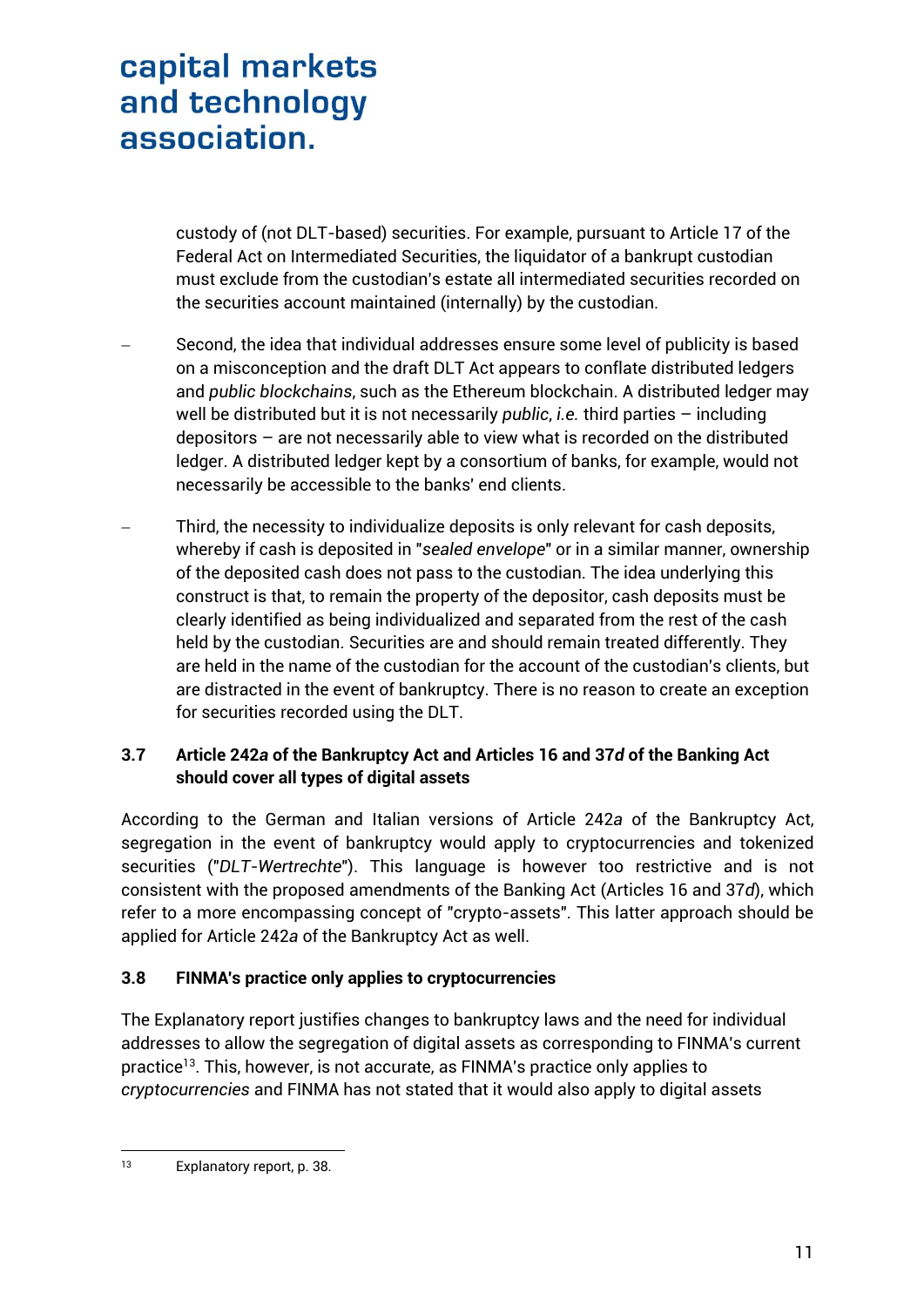representing securities. The proposal found in the DLT Act consequently goes (far) beyond the existing regulatory practice.

Besides, FINMA's practice regarding the on-balance sheet treatment of cryptocurrencies constitutes a very weak basis on which to build changes to bankruptcy laws, as it is unpublished, highly controversial and by no means the reflection of a consensus or an established international standard.

Rather than crystalize FINMA's practice, the DLT Act should be the occasion to depart from it. The idea that digital assets not held on individual addresses are not segregated in a bankruptcy indeed risks putting a strain on the depository protection scheme (*Garantie des dépôts / Einlagensicherung*) 14 . This scheme is meant to protect depositors in the event of a bankruptcy of their custodian. The depositor protection scheme provides a limited privilege to depositors compared to other creditors in the event of a bankruptcy of their custodian. Assets that are capable of being segregated and recovered pursuant to Article 16 of the Banking Act are excluded from the scheme. Conversely, client assets that cannot be segregated from bankruptcy, *e.g.* cash denominated in Fiat currencies, are bound to fall into that scheme.

Thus, prohibiting the recovery of digital assets in the event of a bankruptcy of a custodian (for example because the relevant assets were not recorded "at all times" on an individual distributed ledger address dedicated to the client) would result in putting the relevant assets in the scope of the depositor protection scheme. The Banking Act limits the overall size of the depositor protection scheme to CHF 6 billion<sup>15</sup>. Thus, integrating digital assets in that scheme would automatically reduce the maximum level of protection given to holders of other forms of assets.

### **3.9 Depositor protection can be improved without compromising the future of the DLT**

The regime contemplated in the draft legislation does not need to be formulated in the way it currently is. In particular, contrary to what is suggested in the report of the Federal Department of Finance on the draft DLT Act<sup>16</sup>, the proposed regime is not necessary to avoid a situation in which owners of digital assets are given more rights than holders of traditional assets in the bankruptcy of their custodian. If anything, the proposed changes would place holders of digital assets at a significant disadvantage compared to holders of traditional financial assets.

To address the issues referred to above, all digital assets should be recognized as movable assets (*Objets/Sachen*) for the purpose of the Bankruptcy Act and as "deposited

 $14$ 14 Article 37h et seq. of the Banking Act.<br>15 Article 37h para 3 lit b of the Banking

<sup>15</sup> Article 37*h* para. 3 lit. b of the Banking Act.<br>16 Explanatory report (footpote 5) page 38

Explanatory report (footnote 5), page 38.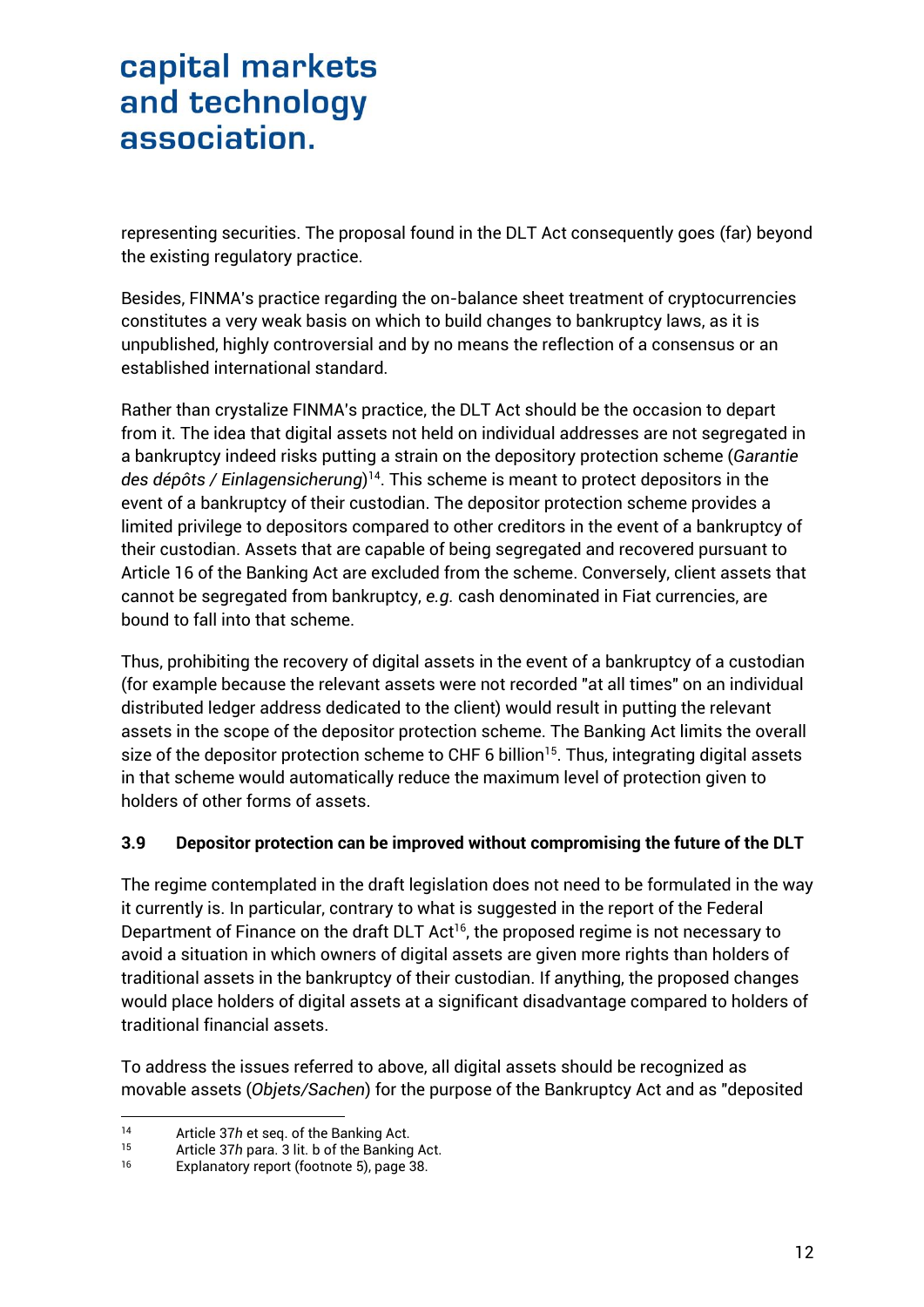movable assets and securities" (*choses mobilières et titres déposés par les clients/bewegliche Sachen und Effekten der Depotkunden*) for the purposes of Articles 16 and 37*d* of the Banking Act, regardless of the manner in which their custody is organized. Such a solution would:

- increase depositor protection without compromising the security of digital assets;
- not punish banks for investing in a new technology that could help finance critical sectors of the Swiss economy;
- ensure that the deposit protection scheme is not overburdened by claims relating to digital assets; and
- provide a clear and legible legal framework that investors could easily navigate without having to perform due diligence exercises on their custodians.

To achieve this, we suggest amending the proposed text of paragraph 1bis of Article 16 of the Banking Act:

#### *Article 16*

*"Are deemed deposited assets for the purpose of Article 37d:*

*1bis crypto-assets held for the account of clients and over which the bank has a power of disposition, provided such digital assets can at all times be allocated to the relevant clients in the books of the bank;"*

*"Sont réputées valeurs déposées selon l'art. 37d:*

*1bis les cryptoactifs dont la banque a le pouvoir de disposer pour le compte des clients déposants et dont l'appartenance aux clients déposants peut être déterminée en tout temps dans le registre ou dans les livres de la banque;"*

*"Als Depotwerte im Sinne von Artikel 37d des Gesetzes gelten:*

*1.bis kryptobasierte Vermögenswerte über die die Bank die Verfügungsmacht für die Depotkunden innehat und die den Depotkunden jederzeit im Register oder in den Büchern der Bank individuell zugeordnet werden können;"*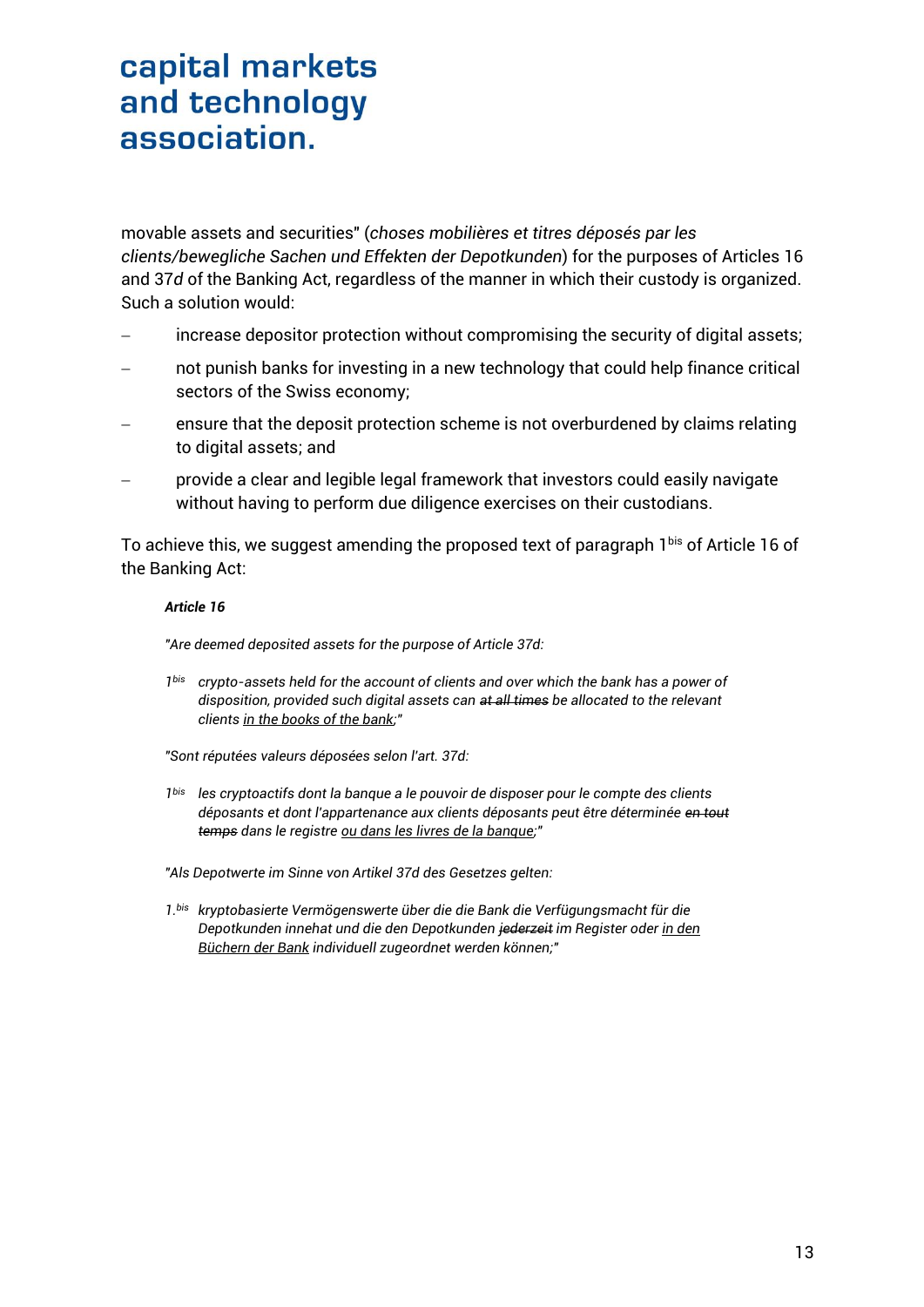A similar adjustment should be made to the proposed Article 242*a* para. 2 of the Bankruptcy Act:

#### *Article 242a*

*"Crypto-assets held for the account of third parties and over which the bankrupt debtor has a power of disposition can be recovered, provided such digital assets are at all times individually allocated to the relevant third parties either by the register or by the books of the bankrupt debtor".*

*"La revendication est fondée lorsque le failli a le pouvoir de disposer pour le compte du tiers des cryptomonnaies et des droits-valeurs d'un registre distribué cryptoactifs et qu'ils sont en tout temps attribués individuellement à ce tiers dans le registre ou dans les livres du failli."*

*"Der Anspruch ist begründet, wenn der Gemeinschuldner die Verfügungsmacht über die kryptobasierten Werte Zahlungsmittel und die DLT-Wertrechte für den Dritten innehat und diese dem Dritten jederzeit entweder im Register oder in den Büchern des Gemeinschuldners individuell zugeordnet sind."*

We note here that, generally, the terminology used in the German version of the draft legislation is inconsistently reflected in the French version. The German version uses the concept of "*kryptobasierten Zahlungsmittel*" to designate payment tokens, "*DLT-Wertrechte*" to designate tokenized securities, and "*kryptobasierte Vermögenswerte*" to designate deposited digital assets. By contrast, the French version indistinctly uses the term "*cryptoactifs*" to designate both cryptocurrencies and tokenized securities. To be consistent, the German concept of "*kryptobasierten Zahlungsmittel*" should rather be translated by "*cryptomonnaies*" or "*moyens de paiement cryptographiques*".

### **4. New license for DLT Trading Facilities**

The draft DLT law foresees the creation of a new type of DLT-based trading venues (the "**DLT Trading Facilities**"), which would provide a mix of trade and post-trade services. While we generally welcome the proposed concept, the current proposal unnecessarily paves the way for more complexity, which would discourage market participants from applying for the license. Generally, DLT Trading Facilities should not be treated with more defiance than other regulated venues such as stock exchanges and multilateral trading facilities (MTFs). All those venues are subject to licensing requirements and placed under the supervision of FINMA. This, alone, should relieve most of the concerns raised in the Explanatory report.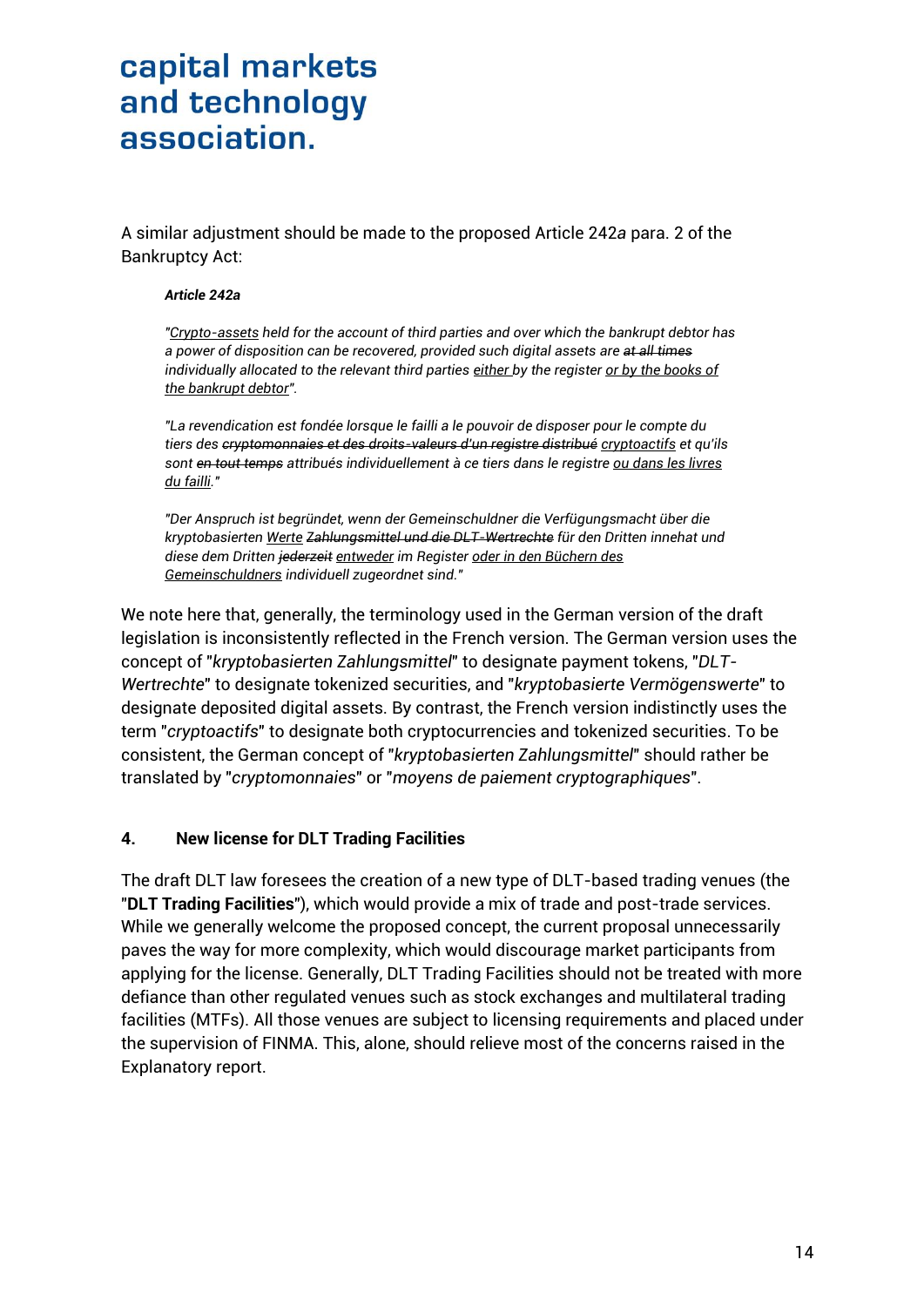We have set out below our comments on the relevant proposed provisions of FMIA.

### **Proposed new Article 73***c* **FMIA.**

The third paragraph of this provision would allow the Federal Council to define additional rules regarding the admission, the obligations and the exclusion of participants to DLT Trading Facilities. A corresponding provision does not exist for stock exchanges and the rules of DLT Trading Facilities will in any event be subject to FINMA's approval<sup>17</sup>. Also, imposing transparency obligations for participants would be excessive, knowing that some of them will be individuals. For these reasons, the third paragraph of Article 73*c* FMIA should be deleted.

#### **Proposed new Article 73***d* **FMIA.**

Paragraph 3(a) of this provision gives authority to the Federal Council to impose minimum requirements on the distributed ledgers. In line with our comments on the proposed Article 973*d* SCO<sup>18</sup> , this should be deleted.

Paragraph 3(b) of Article 73*d* FMIA would also give authority to the Federal Council to identify digital assets that cannot be admitted to trading on DLT Trading Facilities. According to the Explanatory report<sup>19</sup>, this would be justified to protect the financial system and market participants against money laundering and terrorist financing. Contrary to the impression that the draft DLT Act gives in this respect, the use of financial assets for money laundering and terrorist financing purposes is not specific to the DLT. If there are assets that should not be traded due to concerns that they are used for illicit purposes, they should not only be excluded from DLT Trading Venues but from *all types of regulated venues*, regardless of the technology they use. In any event, as the regulations of regulated trading facilities are all approved by FINMA, it would be possible to simply ask operators of those trading facilities to describe the assets they admit to trading with sufficient precision to exclude the types that are suspected of covering illicit activities. Furthermore, as financial market infrastructures, the DLT Trading Venues are subject to proper conduct requirements <sup>20</sup>. Knowingly admitting to trading assets whose purpose is to facilitate illicit transactions would clearly not comply with those requirements.

<sup>1</sup> 17 See Article 27 para. 4 FMIA.<br>18 See Section 2 above

 $18$  See Section [2](#page-2-0) above.<br> $19$  Explanatory report p

<sup>&</sup>lt;sup>19</sup> Explanatory report, p. 52.<br>20 Article 9 EMIA

Article 9 FMIA.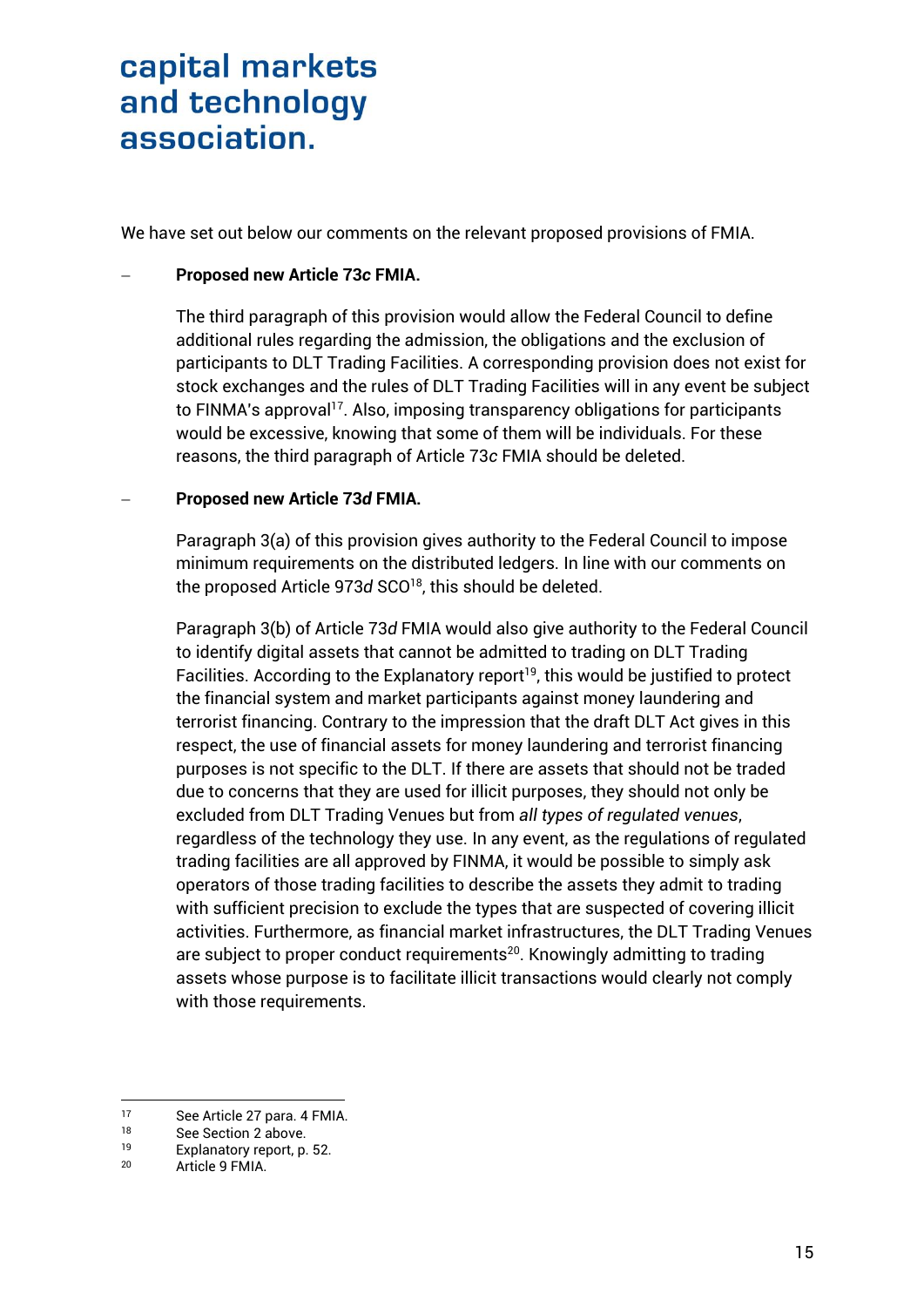### **Proposed new Article 73***e* **FMIA.**

We do not think that authority should be given to the Federal Council to set "additional obligations" for operators of platforms who admit unregulated participants, as foreseen in the first paragraph of this provision. At a minimum, clear guidance should be given in the law as to what these additional obligations would be (e.g. obligation to inform participants as to the risks of the instruments admitted to trading on the platform). Again, this is anyway a point that could be addressed in the review of the rules of the DLT Trading Facilities and may be seen as relating to proper conduct requirements.

The second and third paragraphs provide that the Federal Council can set requirements for DLT Trading Facilities that provide post-trade services. While it may indeed be advisable to set in more details the conditions at which those services can be provided, more guidance should appear in the act as opposed to an ordinance.

### **5. Further amendments**

### **5.1 Omission of adequate regulations for publicly-traded, unlisted, securities**

As of today, no Swiss stock exchange offers the listing of tokenized securities.

Tokenized securities, as a result, can currently only be admitted to trading on trading venues that are not stock exchanges. The resulting regime is suboptimal, since many of the rules designated to protect investors and the functioning of the capital markets as a whole (*i.e.* the rules on disclosure of large shareholdings, public takeovers, on-going disclosure requirements or market abuse) only apply to companies that have equity securities listed on a stock exchange.

The issue reflected above is not directly linked to the rise of the DLT technology or to the tokenization process. It is a consequence of the fact that, until recently, Swiss law has assumed that public companies (*i.e.* companies that have offered their securities to the public, rather than to a limited circle of persons) would be listed on stock exchanges. This assumption may have reflected the reality in the past. It however no longer holds true today. Securities are increasingly traded on venues that are not stock exchanges. The Financial Market Infrastructure Act of 2015 has evidenced this trend, as it now explicitly contemplates several types of trading platforms for securities in addition to traditional stock exchanges.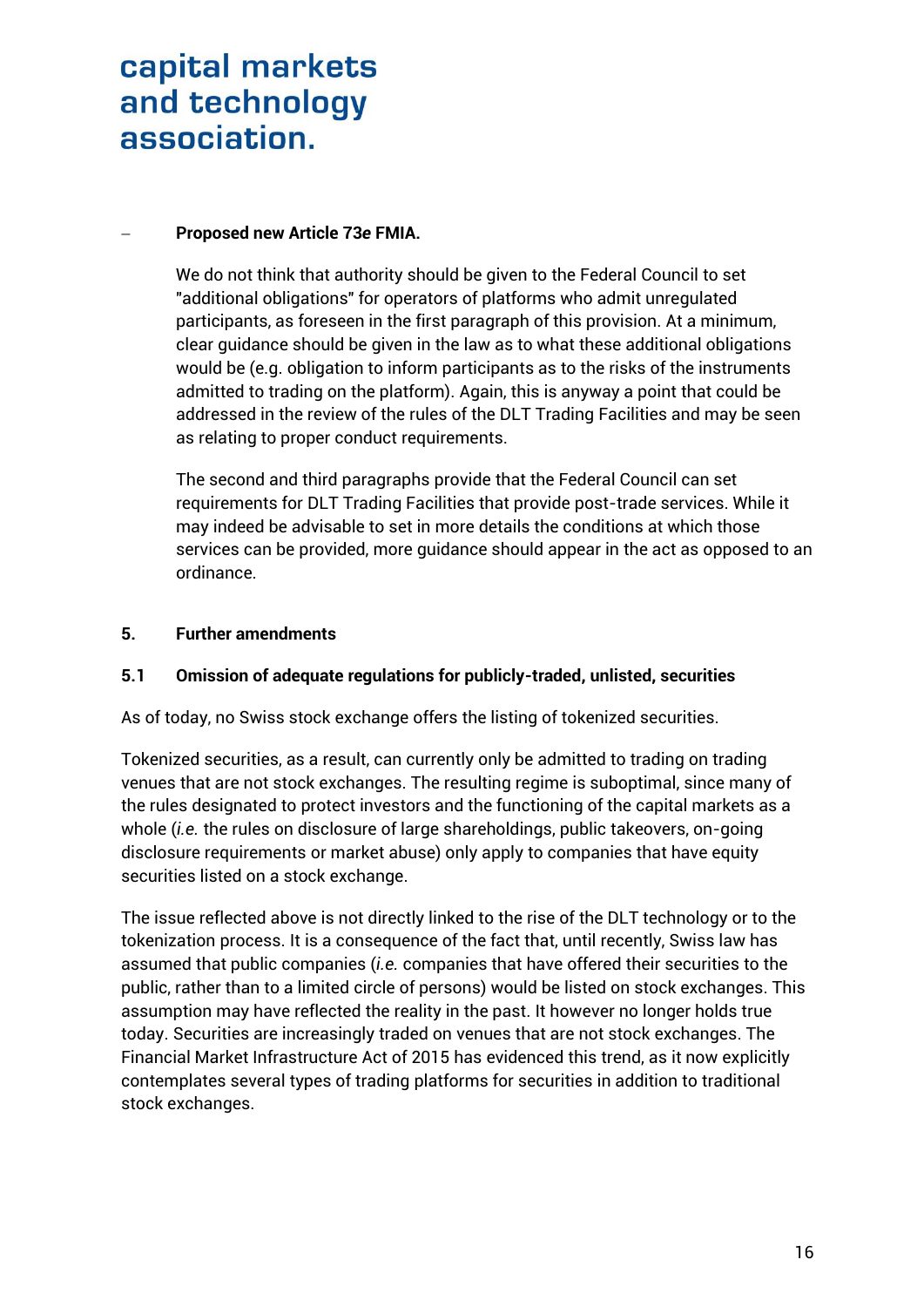To guarantee an adequate level of investor protection and a correct functioning of the Swiss financial markets, it would be necessary that the scope of key financial regulations – in particular the rules on disclosure of large shareholdings and takeovers) be extended to issuers that have offered securities to the public and are allowing such securities to be traded on trading platforms other than stock exchanges. Because trading platforms can admit securities to trading without the consent of the relevant issuer, the application of the regulations referred to above cannot only depend on an admission to trading on a platform. The application of the relevant rules must reflect a decision of the issuer. One way to achieve this would be to create a regime of "opting in", through which an issuer could decide to voluntarily subject itself to the rules on disclosure of large shareholdings and on takeovers. Because the implementation of these rules is within the jurisdiction of stock exchanges, such "opting in" should be made subject to the relevant issuer recognizing the jurisdiction of the bodies of the relevant stock exchange, and also to the issuer agreeing to participate in the running costs of these bodies. Such a solution would require a statutory basis, which could take the form of an addition to Articles 120 and 125 of the Financial Market Infrastructure Act.

In this respect, we would suggest adding a paragraph 1bis to Article 120 of the Financial Market Infrastructure Act, which could read as follows:

#### *Article 120*

- *"1bis A company having its registered office in Switzerland and whose equity securities are not listed in Switzerland can decide that the provisions of this Chapter 3 will apply to it by adopting a provision to that effect in its articles of association and by submitting a request to that effect to a Swiss stock exchange. For the purpose of this Chapter 3 only, the company having satisfied these requirements shall be deemed to have its equity securities listed on the Swiss stock exchange to which it shall have submitted its request. Swiss stock exchanges shall adopt regulations specifying the fees that they can impose on companies having submitted to them the request contemplated in this paragraph. They shall keep a list of such companies and make this list available to the public."*
- *"1bis Une Société ayant son siège en Suisse et dont les titres de participation ne sont pas cotés en Suisse peut décider que les dispositions de ce chapitre 3 lui seront applicables en adoptant une disposition à cet effet dans ses statuts et en en faisant la demande auprès d'une bourse suisse. Pour les besoins de ce chapitre 3 exclusivement, la société ayant satisfait à ces exigences sera réputée avoir ses titres de participation cotés à la bourse suisse à laquelle elle aura présenté sa demande. Les bourses suisses définissent dans un règlement les émoluments qu'elles peuvent percevoir auprès des sociétés qui leur ont fait la demande prévue par cet alinéa. Elles tiennent une liste de ces sociétés et la mettent à disposition du public."*

*"1bis Eine Gesellschaft mit Sitz in der Schweiz, deren Beteiligungspapiere nicht in der Schweiz kotiert sind, kann beschliessen, dass die Bestimmungen dieses Kapitels 3*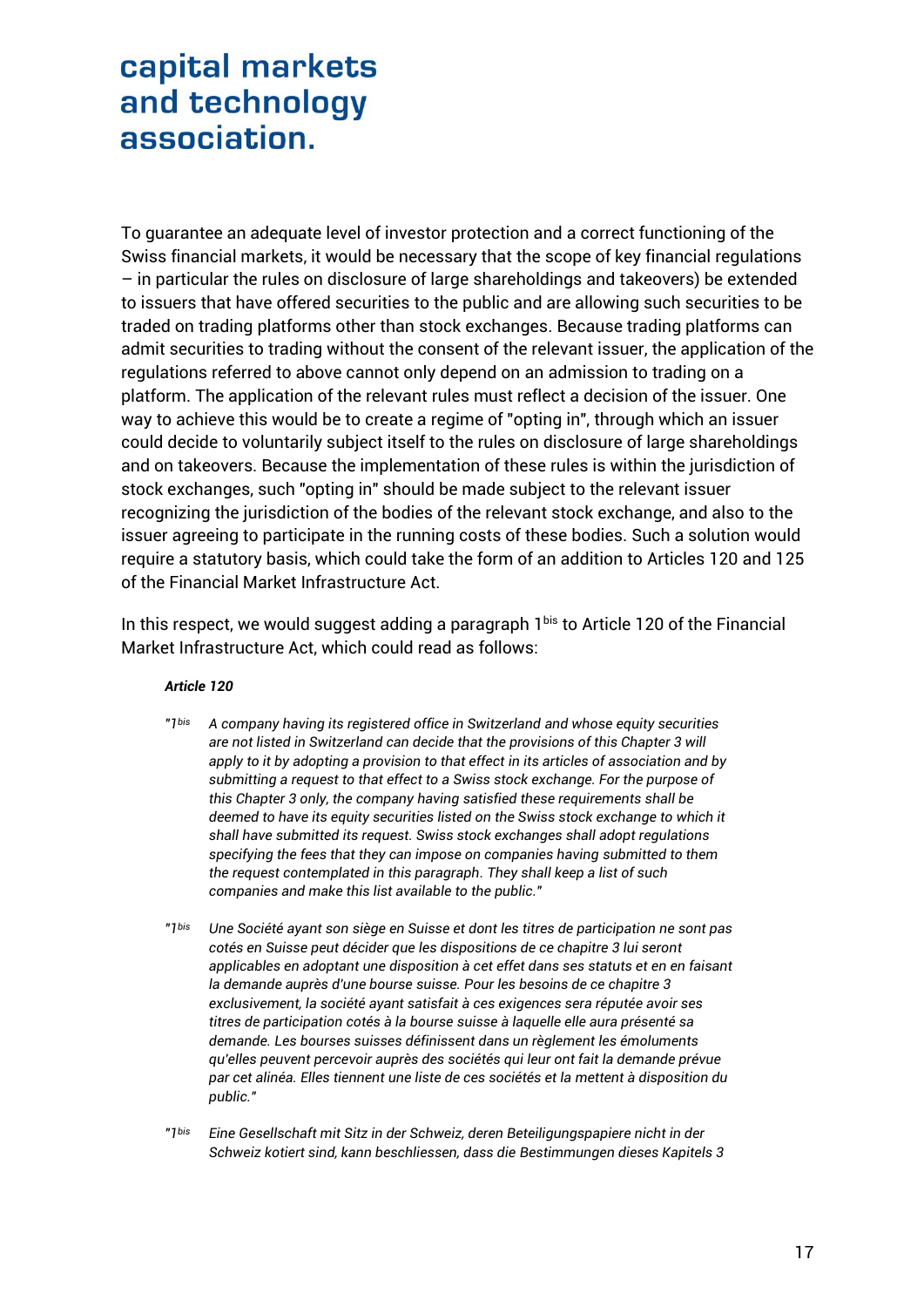*auf sie anwendbar sind, indem sie eine entsprechende Bestimmung in ihre Statuten aufnimmt und ein entsprechendes Gesuch an eine Schweizer Börse stellt. Hat die Gesellschaft diese Anforderungen erfüllt, gelten die Beteiligungspapiere, lediglich für den Zweck dieses Kapitels 3, als an der Schweizer Börse, bei der die Gesellschaft ihr Gesuch eingereicht hat, als kotiert. Die Schweizer Börsen erlassen Vorschriften über die Regelung der Gebühren, die sie den Gesellschaften, welche ihnen das in diesem Absatz vorgesehene Gesuch eingereicht haben, auferlegen können. Sie führen eine Liste dieser Gesellschaften und machen diese Liste der Öffentlichkeit zugänglich."*

A similar paragraph should be inserted in Article 125 of the Financial Market Infrastructure Act for what regards the rules on public takeovers. In addition, paragraph 4 of Article 135 of the same act could be amended as well to read:

#### *Article 135*

- *"4 FINMA lays down provisions on the obligation to submit an offer and the determination of the minimum price when the company is subject to the provisions of this chapter pursuant to Art. 125 para. 1bis. The Takeover Board is empowered to make proposals."*
- *"4 La FINMA édicte des dispositions sur l'obligation de présenter une offre et la détermination du prix minimum lorsque la société est soumise aux dispositions du présent chapitre en vertu de l'art. 125 al. 1bis. La commission est habilitée à présenter des propositions."*
- *"4 Die FINMA regelt die Angebotspflicht und die Festlegung des Mindestpreises, wenn die Gesellschaft den Bestimmungen dieses Kapitels gemäss Art. 125 Abs. 1bis unterliegt. Die Übernahmekommission ist befugt, Vorschläge zu unterbreiten."*

This would allow FINMA the flexibility to adapt Article 135 paragraph 2 of the Financial Market Infrastructure Act to a situation where the relevant securities are not traded on a Swiss stock exchange. The solution to be found here could be similar to that applied for illiquid (listed) securities, where the review body of the offer must proceed to a valuation of the company to determine the minimum price.

### **5.2 Clarification of anti-money laundering framework**

The draft DLT Act also provides that DLT Trading Platforms will be subject to the Anti-Money Laundering Act ("**AMLA**"). We understand this need and welcome it. The current legislative process should however be the occasion to update the anti-money laundering framework to modern technology.

By and large, the AMLA still assumes that the default model of financial intermediaries is one where they physically meet their clients. At a time where banks operated a wide network of branches and independent asset managers had a deeply personal connection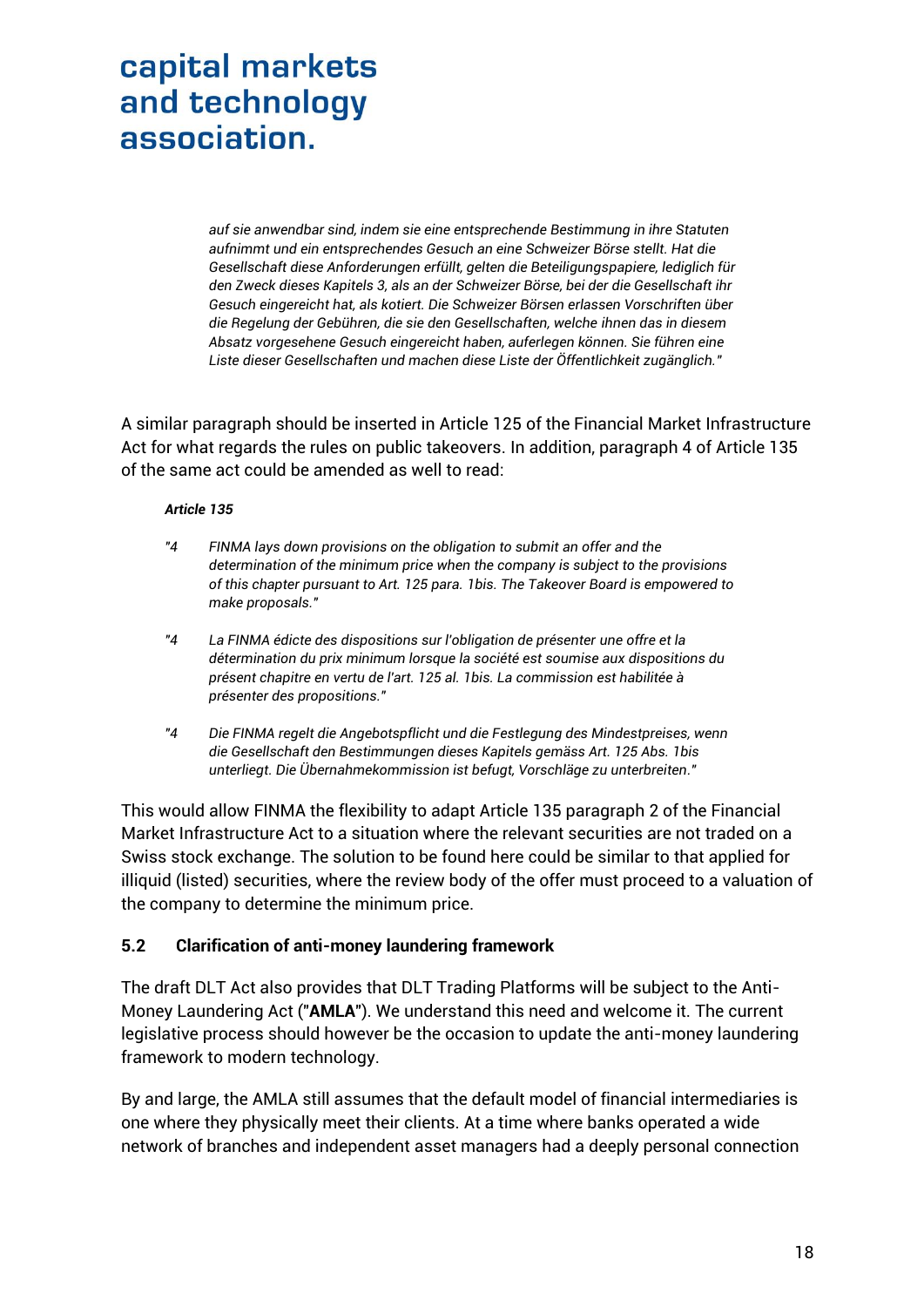to their clients, this was probably true. Today, however, this is no longer true. A study by software company Crealogix found that 80% of respondents conduct everyday banking transactions online and close to 21% only conduct banking transactions online<sup>21</sup>. These trends are especially relevant in innovative areas such as the DLT, where operating a brick and mortar business no longer makes sense. To give digital assets a better chance to succeed, the anti-money laundering and terrorist financing (or "**AML**") framework that surround them should thus also be modernized.

### (A) Online identification

One area where improvement is needed is the online identification of clients. FINMA Circular 2016/17, which regulates both video identification and online identification, is currently too restrictive and inflexible. It is also (already) dated. The circular's insistence on the use of identification documents (IDs) equipped with a machine readable zone  $(MRZ)^{22}$  illustrates this point. Indeed, large parts of the world population do not have identity documents that contain an MRZ, e.g.:

- there are no longer identity cards in the United Kingdom. British citizens who do not wish to travel and do not have a passport use their driving license (which do not contain an MRZ and few optical features) to establish their identity, as permitted by local regulation<sup>23</sup>;
- Italian identity cards are widely used for identification in Italy, yet do not have optical security features and do not have an MRZ<sup>24</sup>. Italian citizens who do not have a passport cannot use this document to be identified under the AMLA;
- the French identity card can serve as a valid travel document, especially in Europe, but does not have optical security features; and
- the last version of the Australian passport has very few optical security elements (only UV elements and watermarks that cannot be verified through a video identification or through the online identification procedure) $25$ . According to the letter of FINMA Circular 2016/17, this document would be insufficient to open an AMLA-relevant relationship online.

 $21$ <sup>21</sup> [https://crealogix.com/ch/en/news/swiss-banking-customer-survey-open-banking-is-the-new](https://crealogix.com/ch/en/news/swiss-banking-customer-survey-open-banking-is-the-new-competitive-factor-for-banks/)[competitive-factor-for-banks/.](https://crealogix.com/ch/en/news/swiss-banking-customer-survey-open-banking-is-the-new-competitive-factor-for-banks/)<br>22 EINMA Circular 2016/1

 $^{22}$  FINMA Circular 2016/17, at 15.<br> $^{23}$  See https://www.consilium.our

<sup>23</sup> Se[e https://www.consilium.europa.eu/prado/en/GBR-FO-09002/index.html.](https://www.consilium.europa.eu/prado/en/GBR-FO-09002/index.html)<br>24 See https://www.consilium.europa.eu/prado/en/LTA-BO-03001/index.html

<sup>24</sup> Se[e https://www.consilium.europa.eu/prado/en/ITA-BO-03001/index.html.](https://www.consilium.europa.eu/prado/en/ITA-BO-03001/index.html)<br>25 See https://www.consilium.europa.eu/prado/en/AUS-AO-05001/index.html

<sup>25</sup> Se[e https://www.consilium.europa.eu/prado/en/AUS-AO-05001/index.html.](https://www.consilium.europa.eu/prado/en/AUS-AO-05001/index.html)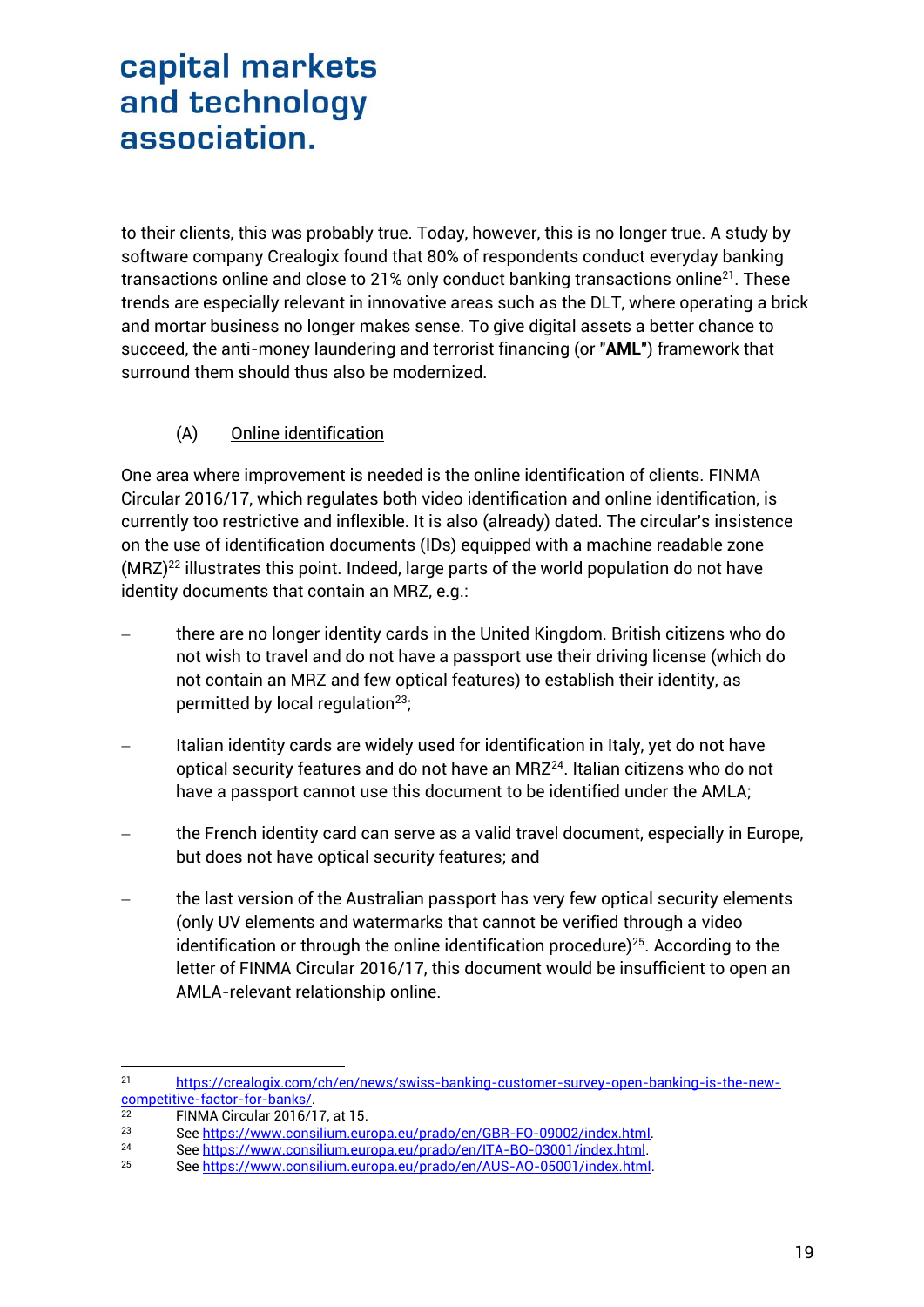The documents referred to above are not only very common, they are also very commonly accepted in countries other than Switzerland as valid proof of identity to pass AML verifications. While it is true that persons holding those documents could open an account by sending letters and obtaining authenticated copies of their IDs, the added hurdles mean that they generally take their business elsewhere.

It should also be noted that the requirements of FINMA Circular 2016/07 are technically outdated. MRZs were meant to allow automated checks of IDs as well as to check the name of the potential client against lists of persons who are politically exposed persons or are subject to sanctions. Today, these checks are performed automatically but without having to use MRZs. It is also possible to falsify an MRZ, as it can be generated based on the information contained on a particular ID.

The topic of online identification of new clients is fast becoming a critical one for the financial industry, in particular service providers who offer DLT-based services and attract an international clientele. It is therefore urgent to act by amending the AMLA to allow more flexibility in identifying clients through online means. The guiding principles of these changes to AMLA should be that (i) financial intermediaries can use technology that is currently available to fulfil their obligations, and (ii) in doing so, they should seek to obtain reasonably high comfort as to the identity of their clients.

### (B) Treatment of issuers of means of payment

The Explanatory report proposes to amend Article 4 of the Anti-Money Laundering Ordinance ("**AMLO**") to provide that the issuance of payment tokens as part of an "initial coin offering" should be assimilated to the professional issuance of payment means. The adoption of the DLT Act should be the occasion of bringing further changes to the AMLO in this respect. In particular, FINMA's practice according to which issuers of payment tokens can delegate AML functions to financial intermediaries and avoid registration with a selfregulatory organization (or "**SRO**") should be formalized in the AMLO and should be extended to all financial intermediation activities.

The focus of the AMLA and the AMLO should be that AML checks are performed under the responsibility of a financial intermediary registered with an SRO. The fact that this part is outsourced should not raise difficulties. We believe that this would be a boost to FinTech firms that launch innovative products but lack the organizational capabilities to perform AML checks themselves.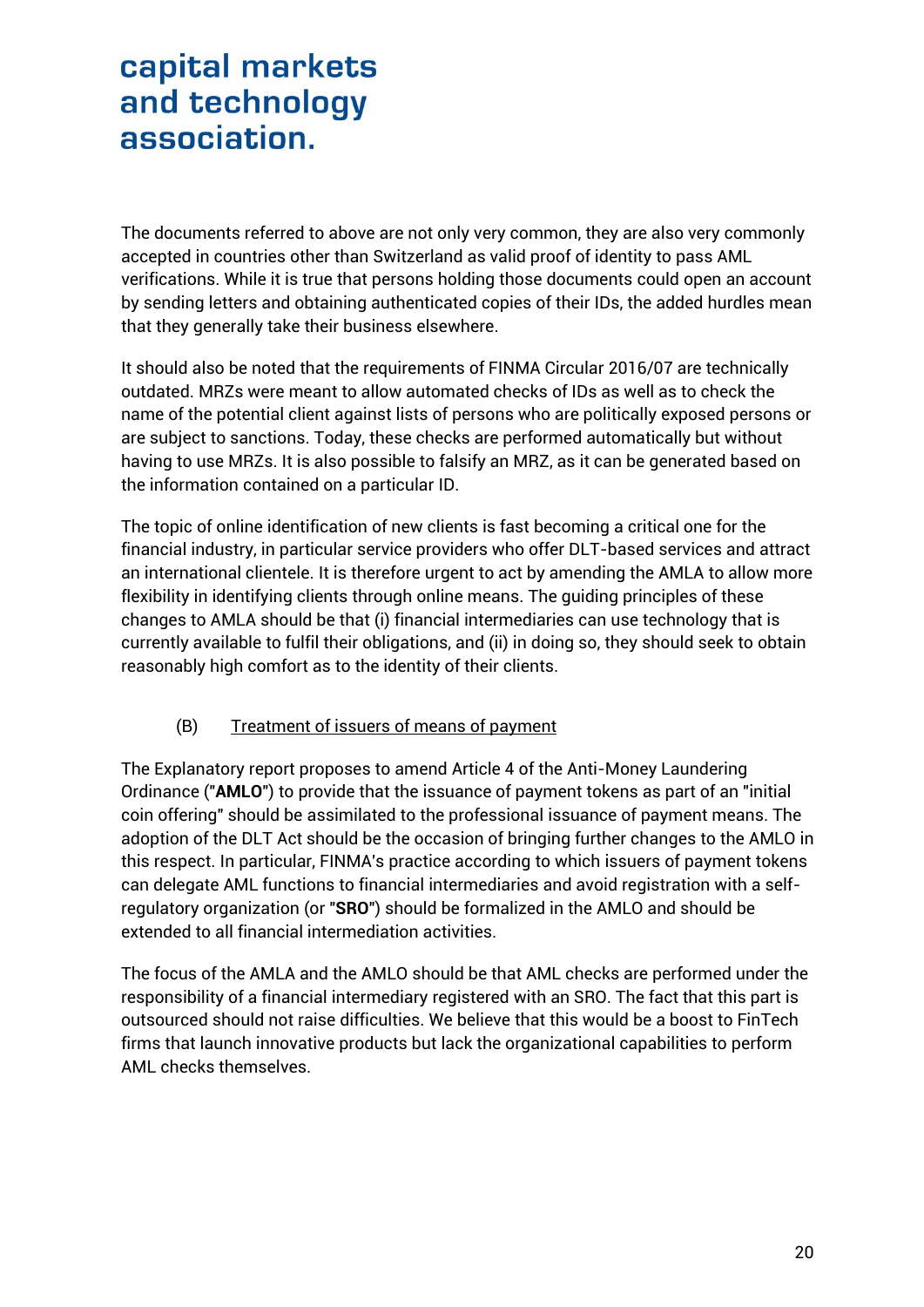### **5.3 Clean-up of the "securities" definition**

The definition of securities is currently found in Article 2(b) FMIA and will soon be moved to Article 3(b) of the Financial Services Act ("**FinSA**"). In several respects, the formal definition of securities under Swiss law is confusing. It refers at times to how securities are represented (by mentioning paper certificates and intermediated securities, for example) and to what they represent (by referring to derivatives).

The proposed DLT Act does not contain a suggestion to amend the definition of securities but, in our view, such a change is necessary. From the narrow perspective of DLT-based financial instruments, the definition of securities should at a minimum carry the idea that uncertificated or tokenized securities can be securities. More generally, the definition should shift from a focus on *how* securities are represented to *what* they represent. In practice, the shift has already occurred. In its guidance on initial coin offerings, FINMA noted that tokens that have "*an investment purpose*" must be treated as securities. FINMA did not condition such qualification on the tokens being represented by instruments mentioned under Article 2(b) FMIA.

We believe that the issue outlined above could be easily addressed in the context of FinSA, which contains a specific definition of "financial instruments". Securities could be defined as a subset of this category, *i.e.* as *standardised* financial instruments.

This would result in Article 3(b) FinSA being rephrased as follows:

### *Article 2*

- *…*
- *"b. securities: standardised financial instruments, which are suitable for mass trading"*

\_\_\_\_\_\_\_\_\_\_\_\_\_\_\_\_\_\_

- *"b. valeurs mobilières: instruments financiers standardisés et susceptibles d'être diffusés en grand nombre sur le marché"*
- *"b. Effekten: vereinheitlichte und zum massenweisen Handel geeignete Finanzinstrumente"*